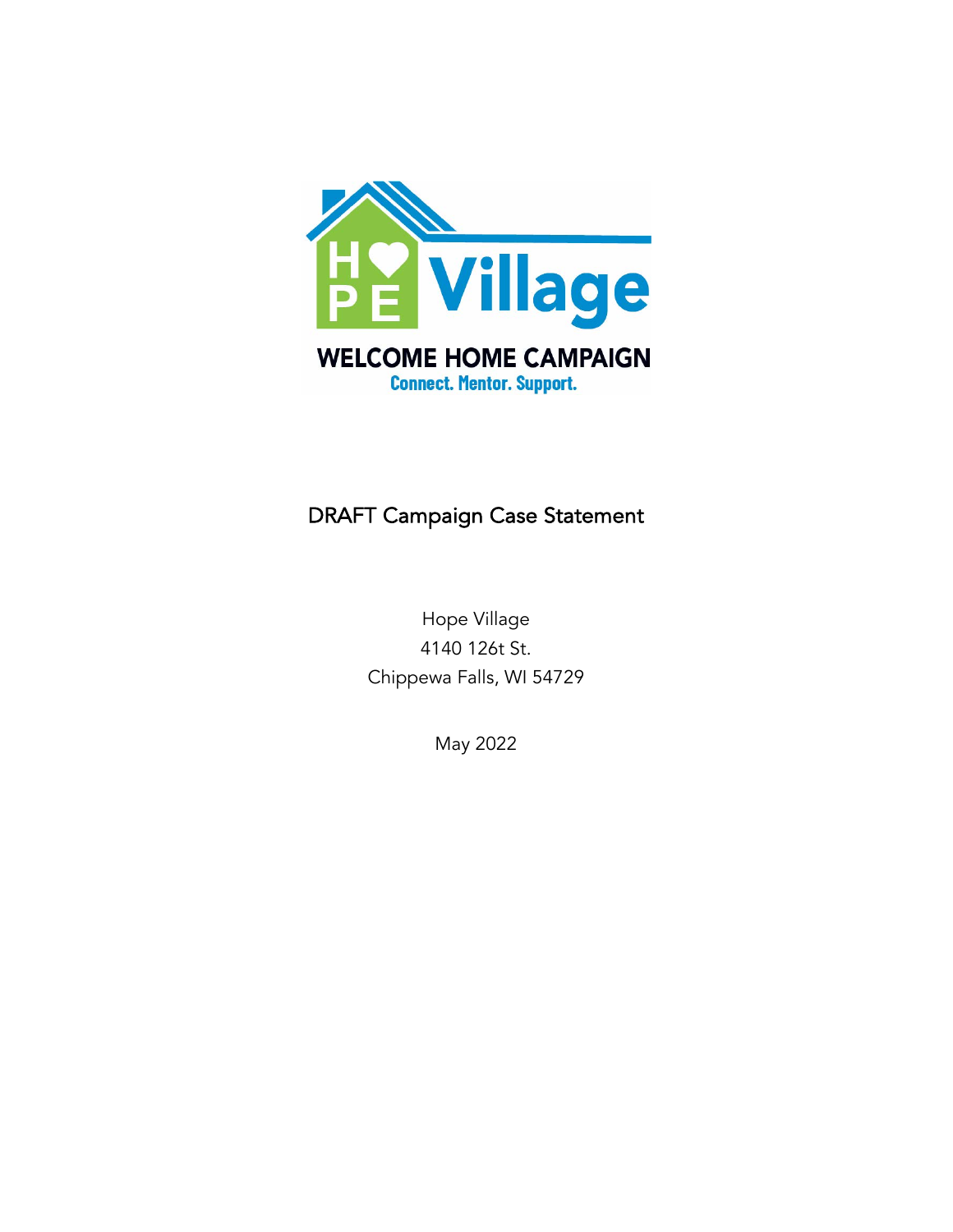*THE woman lifted the sleeping child from her shoulder and gently laid him down in the lower bunk in the corner. Above him his older sister quietly slept after a long day playing at the park nearby. The woman quietly swept the floor and washed the dishes from their bedtime snack. After the small kitchen counter was clean, she unpackaged the new curtains laying on the table, a gift from her new mentor. The sunny yellow curtains made her smile as she hung them in place, the tiny windows of their Tiny House now awash with the setting sun.*

*Over the past 12 weeks her life had changed immeasurably. It was two months ago to the day she had left her husband. He had been using on and off again after many years of addiction and challenges. She knew the signs. She too had been lost to addiction when she met him. Every few weeks for the past year she would argue, cry, and beg him to stop. But he sank even further away from her and the kids. Then the warning notices about their rent had also started.*

*She knew in her heart she could not bear yet another eviction or more dysfunction for the growing family. She couldn't do that to the kids again. So, one night after he had gone out, she packed up their things in a few bags. And she left. Her sister had picked them up and let them stay with her for a few nights. But her sister's family had their own issues. Then she and the kids had stayed with an old co-worker for a few weeks. She knew she needed another option— something safe where she could breathe again—and figure out her next steps.*

*Then one day she ran into an old high school friend who went to Landmark Church. Her friend told her about the new Tiny Home village opening up over on Kennedy Road. She had heard about it, but she never thought she would need help like that. She had an associate's degree and had worked as a hotel receptionist before the kids had come along. She could get work again—maybe.*

*She looked at her youngest now as he slept, his toddler legs stretched out in the stroller. He had health concerns: autism, the pediatrician had told her, when he hadn't*  said a word by age two. He needed specialists she couldn't get to, and she couldn't *afford the one childcare center in the area that could work with him. Until she could get him into daycare, or find someone who could watch him, she would not be able to work full time.*

*She lingered with the thought for a few minutes until something told her to pick up the phone and call her friend to ask about Hope Village.*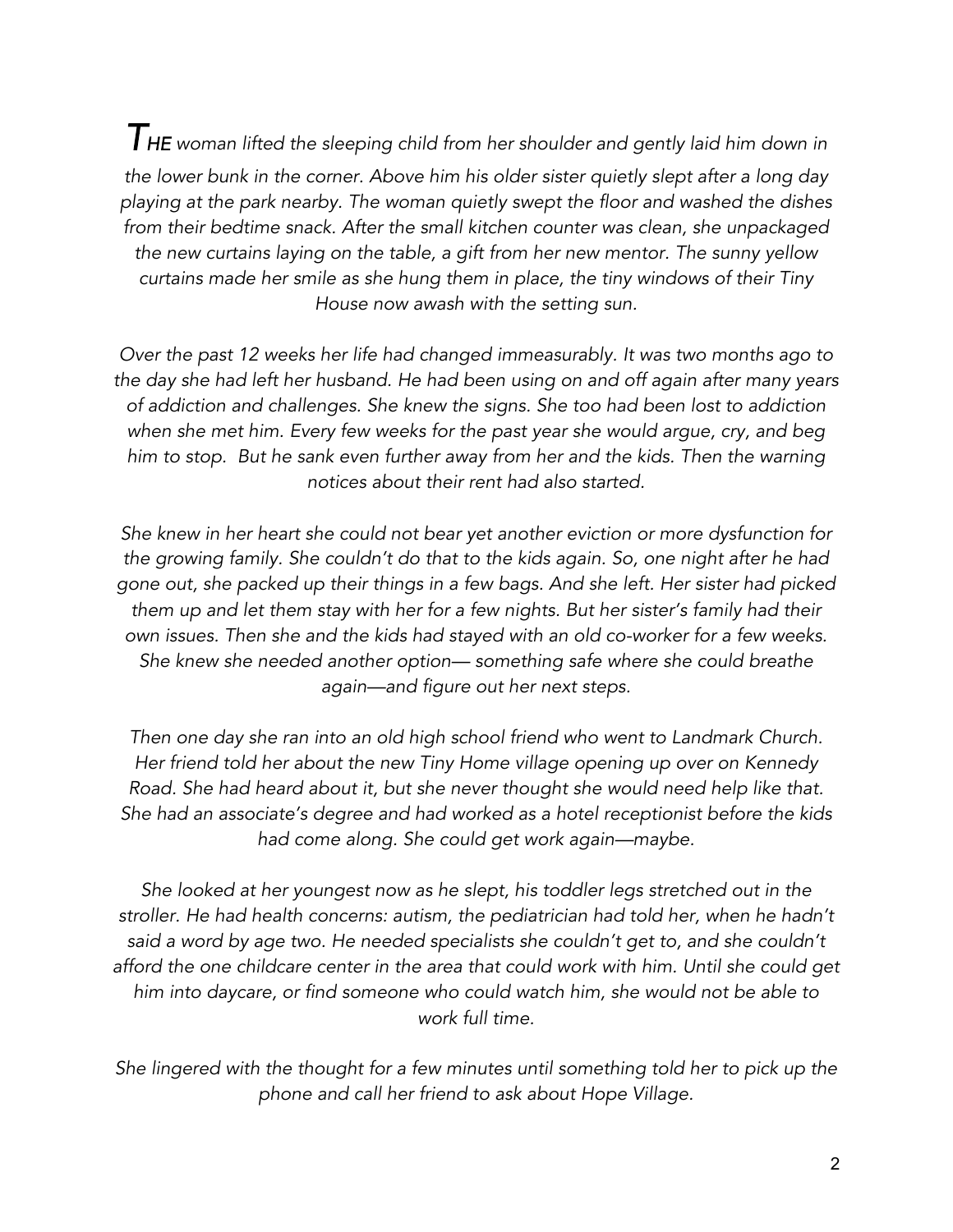#### Hope Village Staff/Board

Mike Cohoon, Executive Director Gayle Klitzke, President Ken Froelich, Vice President Carla Ingalls, Treasurer Ruth Rosenow, MA, Secretary Jenn Barrett Chris Brooke Jessica Oleson-Bue, MA Nicole Evans Estenson Dick Hebert Heather Martell Chris Maslonkowski Gail Prock Tiffany Wogahn

#### Crescendo Fundraising Professionals, LLC

Ellen Hongerholt, MA, President Brianna Pyka, MBA, Senior Advisor Sara Johnson-Steffey, MA, Senior Advisor Jillian Harris, MA, Advisor

Pauline Spiegel Administrative Assistant support provided by Chippewa County

### Welcome Home Campaign Committee Members

The Hope Village Board and Staff are grateful for the assistance of the many campaign volunteers who have worked diligently to advocate for this project.

#### Steering Committee

Beth Arneberg Larry Annett Mark Broses, Co-chair Kim Broses Michael Hanke Dick Hebert, Co-chair Pat Kreitlow Chris Maslonkowski Mark Reams, Co-Chair Kimberly Wahler

#### Leadership Committee

Mike Cohoon Dick Hebert Jill Herriges Greg Hoffman Bob Hogseth

#### Communications Committee

Shannon Potts, Co-chair Dawn Bye Eddie Crise Tom Drehmel

Alyssa Van Duyse Brian Kelley Gayle Klitzke Sherry Jasper Karen Krause Amy Maziarka Rachel Phalen Jesse Yang Mary Ann King

#### Case Statement Committee

Elizabeth Buchanan Jenn Barrett Lisa Carter Kristen Capozzi Tom Diel Alan Dunham Tim Easker Dick Hebert Pat Kreitlow Stephanie Larson Chris Maslonkowski Jessica Oleson-Bue Chuck Norseng

Mark Reams Curt Rohland Heidi Schreiner Barb Stevens Kimberly Wahler

#### Finance Committee

Mark Birrittella Chuck Frenette Brad Hentschel Carla Ingalls Amy Maziarka Greg Misfeldt Ruth Rosenow Bruno Rahn Dan Toycen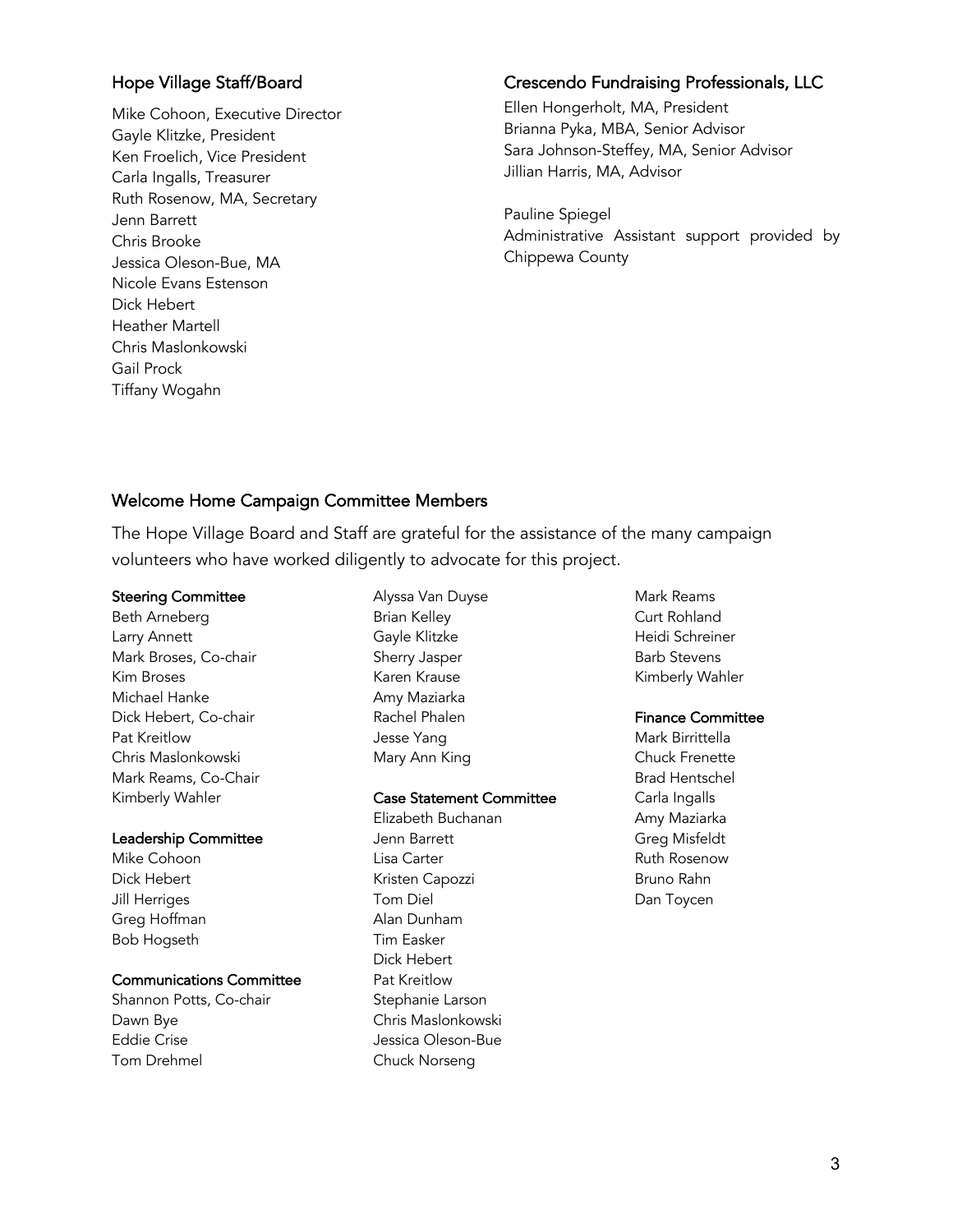## Table of Contents

All campaign materials will receive graphic design treatments once community feedback and the validation process have been completed.

This draft has intentionally been printed in black and white for cost savings.

Stories of Hope throughout the document will be updated to reflect actual stories from Hope Village guests.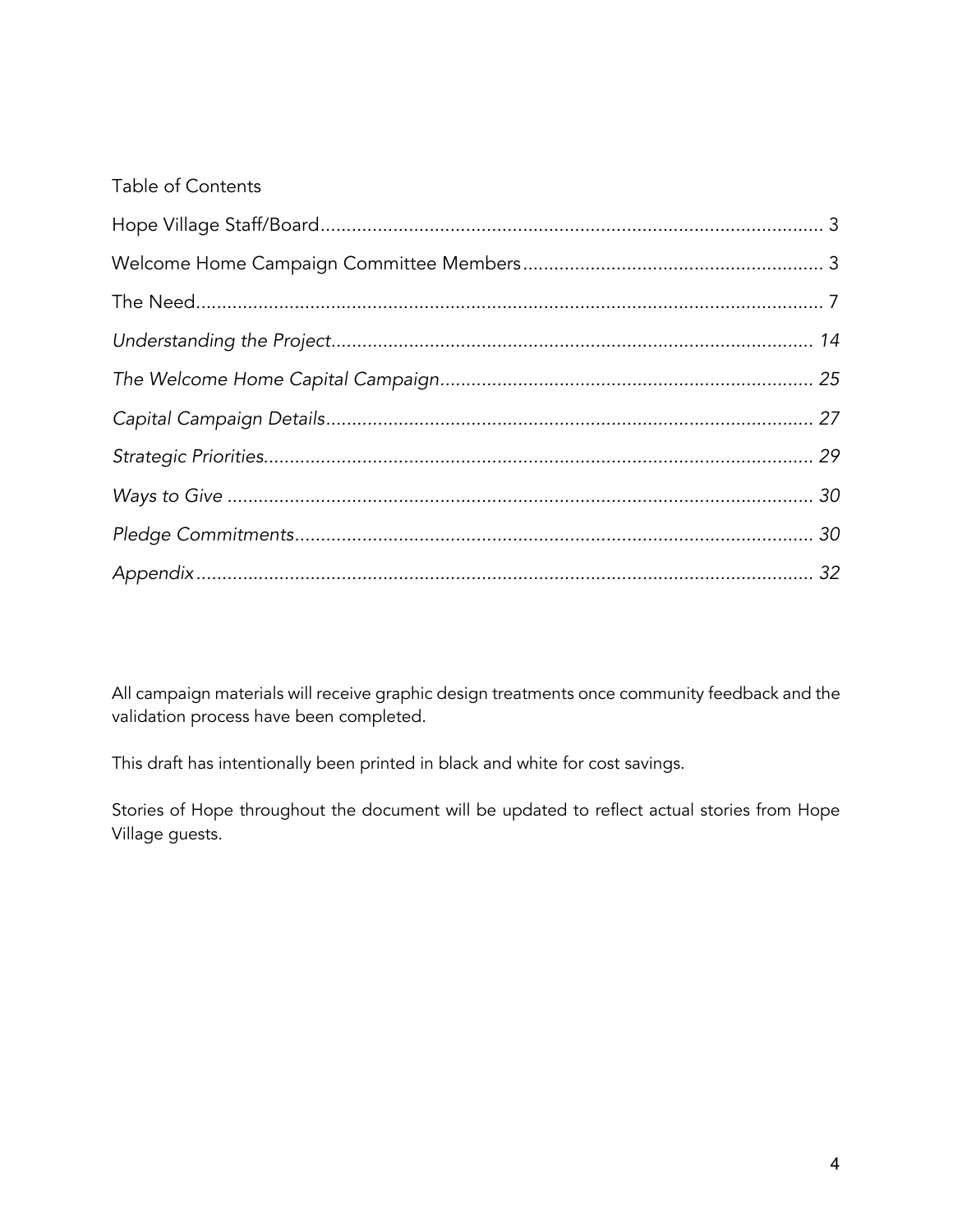Mission: Guide guests to stable housing using a program of sheltering, mentoring, and educating

### Vision: A community free from homelessness

### **Goals**

- To build and maintain a small community of temporary and transitional Tiny Houses in Chippewa County
- To offer case management and mentoring for all Tiny House guests
- To remodel and maintain a community center with kitchen, laundry, showers, and severe weather shelter
- To rent and maintain affordable housing units to meet a community need and ensure sustainability

### History of Hope Village

Hope Village Tiny House Alternatives Inc. was founded out of the work of the Chippewa Falls Mission Coalition, formed in 1990 in response to the increasing number of households requesting emergency housing assistance. Since its founding, the issue of homelessness has continued to be a growing problem in Chippewa County due to low housing stock and a lowerthan-average median household income.

The Mission Coalition, which is composed of public and private agencies, collaborated resources and developed programs to assist families and individuals in need of housing support. When the area's only homeless shelter closed in 2014, the council knew action was needed. This was the foundation of what is known today as the Hope Village Project.



Tiny Home #1

The first Tiny House was built entirely by community members in the spring of 2016, and this marked the birth of the Hope Village Tiny House Shelter Program. With the support of many Chippewa Falls churches and community volunteers, to date the organization has grown to 10 Tiny Houses, servicing 54 unique households and 87 individuals.

The purpose of Hope Village today is to provide

temporary, free, or low-cost rental housing to unsheltered individuals and families in the Chippewa Valley, alongside case management and supportive services. The goal is to ensure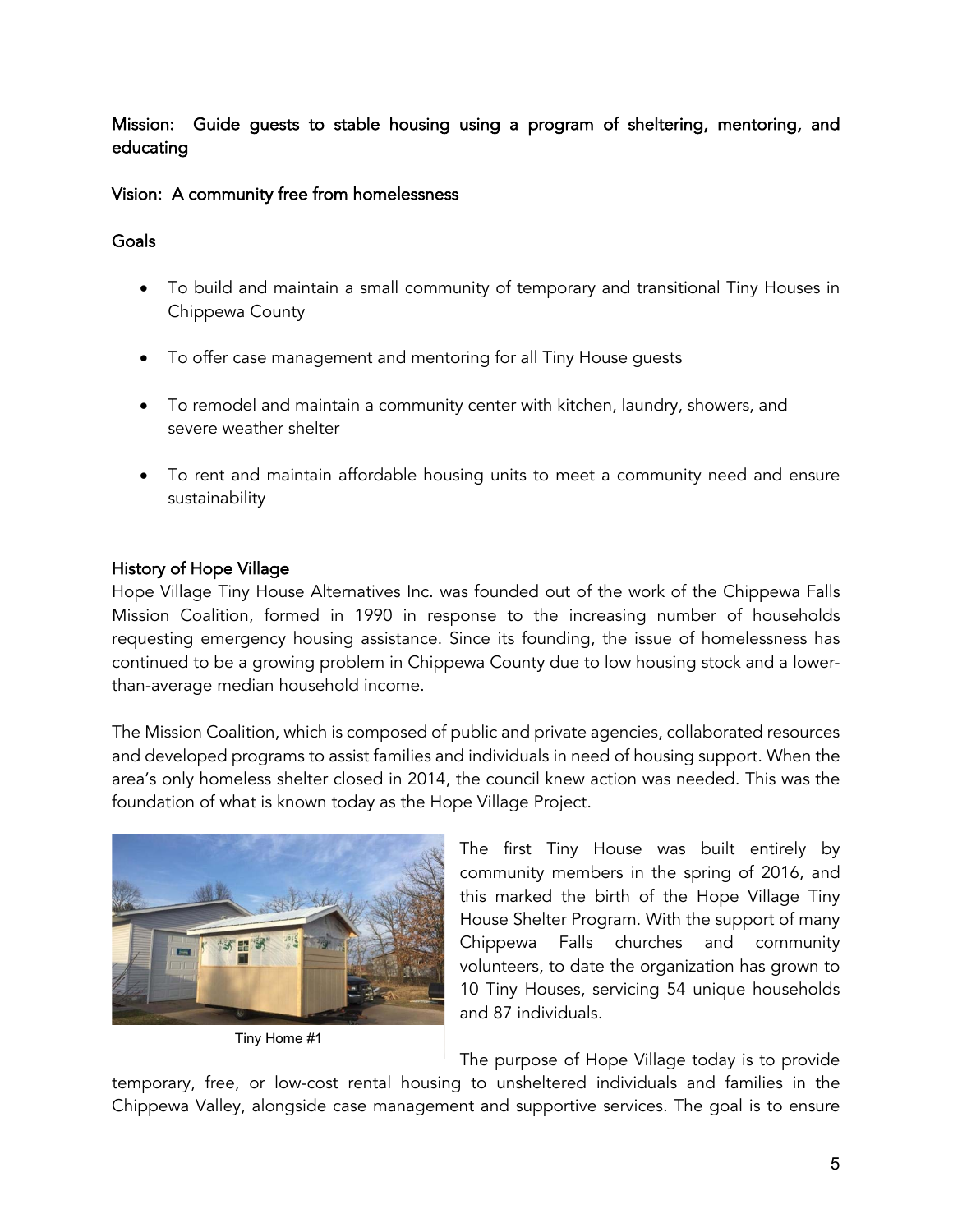that guests develop and work toward Secure Living Plan goals, which includes financial stability, health resource connection, and permanent housing. Guests can experience community and receive support efficiently, all in a new facility constructed through this project.

*Hope Village supported a mother of two small children who was fleeing a domestic violence relationship. She stayed in the Tiny House with her two children for eight months. During that time, she became involved with the church and met a very nice young man. After some time, they became engaged and then got married. She became pregnant with her third and his first child and they just purchased their first house as a family." -Hope Village Volunteer*

### Why Tiny Houses?

The Tiny House Shelter Program offers a cost-effective and sustainable shelter model utilizing volunteers in a variety of ways, from construction to maintenance as well as mentors. These volunteers ensure each family has the support needed to make progress on their Secure Living Plan goals and exit to permanent housing.

Stable temporary housing is essential for families and individuals facing financial instability. When immediate needs are met — including housing and food via food pantry partners — guests have increased capacity to focus on longer-term goals of obtaining permanent housing and achieving economic independence.

The Tiny Houses are licensed by the WISDOT (Wisconsin Department of Transportation) as homemade RVs, which allows the units to be easily moved. Each Tiny House, which ranges from 8'x12' to 8'x24', has a living space, a small bathroom with a portable toilet, electric heat and air conditioning, a refrigerator, a microwave, and a portable water container. Bed number and size varies by house; homes can sleep from one to six people. Homes are furnished with tables and chairs, and stocked with a crockpot, electric skillet, and coffee maker as well as dishes, bedding, curtains, and cleaning supplies.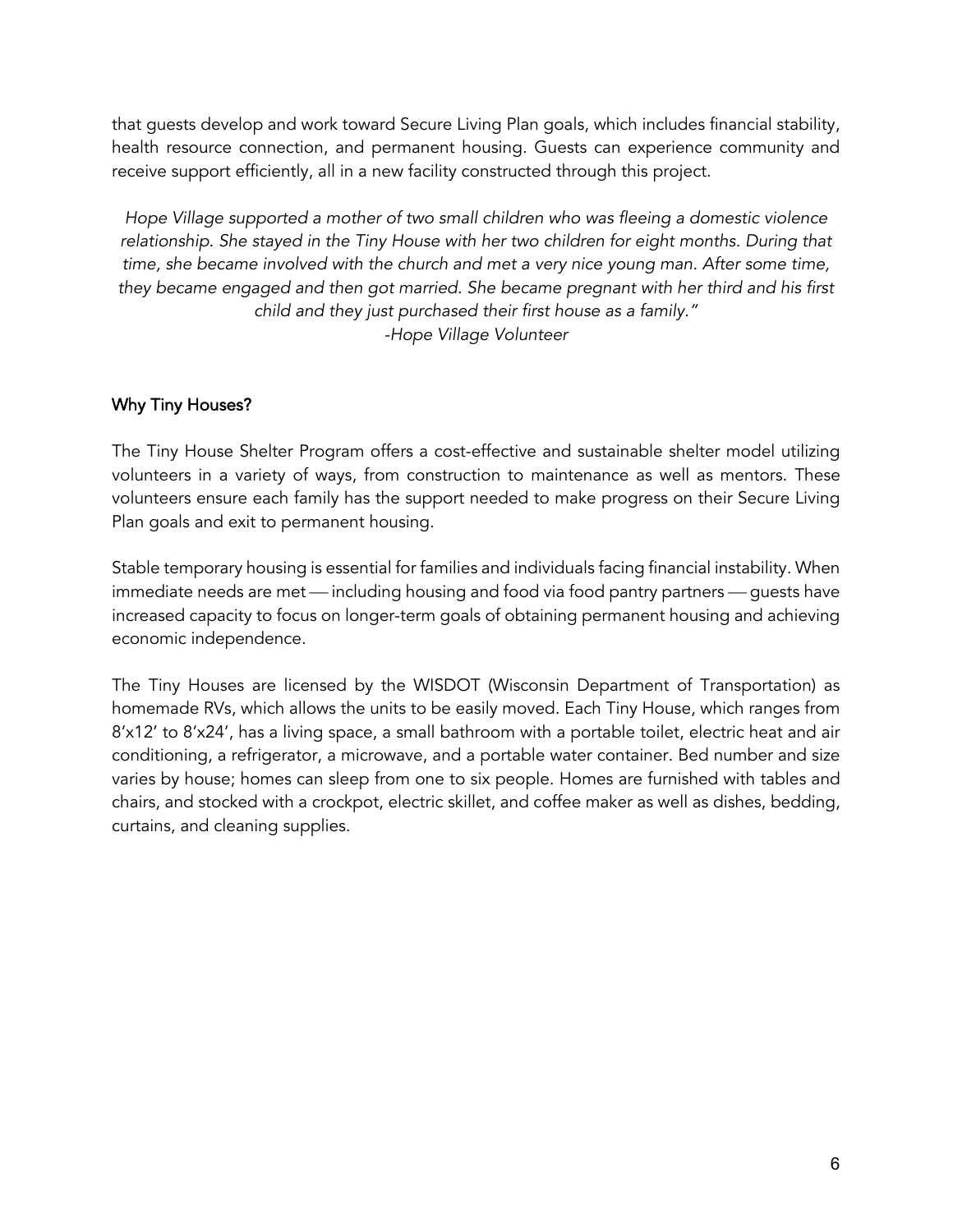

Tiny Home Guest

With overwhelming community support from its partners, in 2021 Hope Village purchased a property at 1825 Kennedy Road to make its expanded vision of a Tiny House and affordable housing community a reality. The benefits of this location are many, including the proximity to medical care, the Chippewa Valley Technical College, and the industrial business park, in addition to being located within the Ride Share routes. The first phase of growth of Hope Village is already underway: to renovate the building located at 1825

Kennedy Road into a community center with a shared kitchen, dining room, laundry facilities, bathrooms, showers, severe weather shelter, and the organization's office spaces. During the pandemic, when the YMCA and laundry facility closed, Hope Village had to find alternatives for guests. This created a very difficult situation which highlights the need for new shower and laundry facilities for residents and drop-in participants.

The renovation and construction activities are estimated to be completed by October 2022. The 10 Tiny Houses will then be moved onto the site. This site will improve resident access to facilities necessary for basic needs, while allowing guests to participate in the Tiny House wraparound support program.

Even with these recent projects, it is evident that Hope Village needs to expand to bring hope to dozens more families and individuals.

The Welcome Home Capital Campaign is the culmination of this doing good and doing it well, of bringing hope and security to families and individuals across the Chippewa Valley. With this ideal site and the Campaign, Hope Village can bring its vision of improved affordable housing opportunities, increased services, and enhanced community health and wellness to life. The following section provides data regarding the need for affordable housing and housing security in the Chippewa Falls area.

## The Need

The County of Chippewa is now seeing levels of housing insecurity that are unparalleled since the founding of the Council on Homelessness in 1990. Increasing housing costs, lack of rental spaces, and the challenges of the pandemic have contributed to the current situation. The median income is \$59,742, lower than the state average of \$67,042.

Chippewa County has a population of 63,892 people as of the 2020 census:

- White (93.6 percent)
- Two or more races (1.6 percent)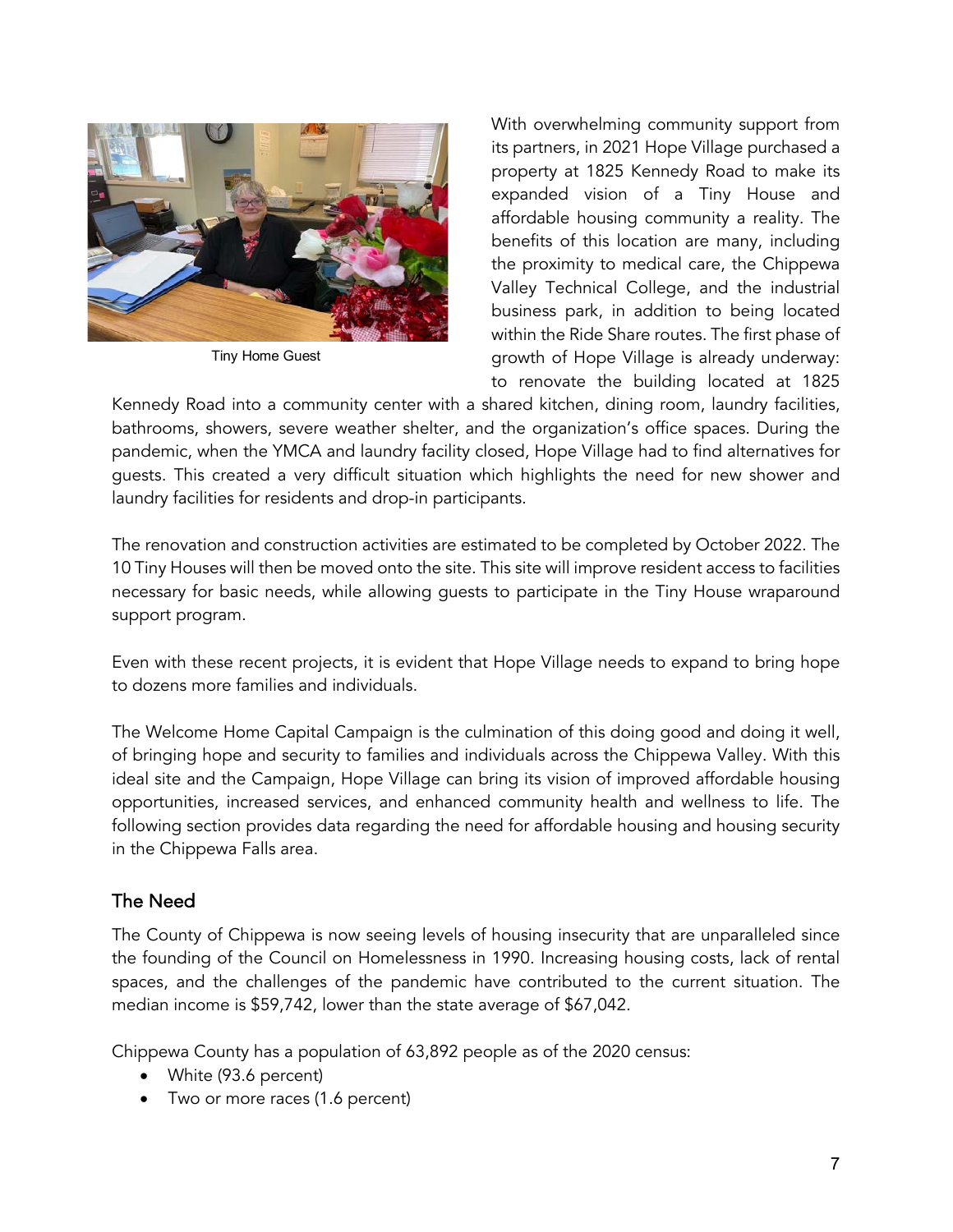- Black or African American (1.57 percent)
- Hispanic (1.42 percent)
- Asian (1.35 percent).

### A recent increase in housing insecurity in Chippewa County

According to numbers compiled by the Chippewa County Council on Homelessness and Hunger (CCCHH), from January-December 2021, 2,685 individuals in Chippewa County sought housing stabilization services. This is a monthly average of 224, up from 99 on average per month in 2020. Of 2,685 individuals seeking services in 2021, 1,976 (an average of 165 monthly) were assisted by these local agencies. Still, 709 (an average of 59 monthly) had unmet needs. When the moratorium lifted on evictions in July there was a clear uptick in support services requests. In addition, the current housing situation has made it difficult for people with no or poor rental history to find rental properties, exacerbated as prices skyrocket out of their reach.

#### Under-reported homelessness

Hope Village recognizes that official numbers don't always tell the full story. Rural homelessness is often unseen. Sources through the CCCHH show that the numbers of unsheltered individuals are likely even higher, with many living in precarious housing situations where they are just one negative episode away from losing housing. Many families and individuals who are living in a housing unit may be behind in rent or facing eviction. Many more are doubled up, living with friends or relatives, putting a strain on relationships, and jeopardizing the housing for all involved due to overcrowding, sometimes against tenancy rules. Others have already lost housing and are living in their cars, camping outdoors, or "couch surfing." These individuals are underrepresented in the official numbers compiled each month, but their difficulties represent a real problem in understanding and addressing the housing crises in the community and in communities like Chippewa Falls across the country.

#### The difficulty in securing and maintaining affordable housing in our community

According to the National Alliance to End Homelessness there is a huge shortage of housing across the country. In Chippewa County this reality is evident. Affordable housing is typically defined as housing that costs no more than 30 percent of an individual's overall income. The average one-bedroom rental unit costs \$825/month (\$9900/year) in the City of Chippewa Falls. An annual household income of \$33,000/year would be required to meet the affordability standard for a one-bedroom unit.

In contrast, consider a single mother and a child trying to secure housing on a minimum wage income \$7.25/hr. at 40 hrs./week. This would equate to \$1300/month in wages (\$15,600/year). A rental unit at \$825/month would eat up 66 percent of her entire wages (at 40 hrs./week). In addition to housing costs, the mother would also need to account for other basic living costs including food (\$248/month), transportation (\$90/month), and miscellaneous items such as clothing, light bulbs, etc. (\$125/month). Total costs for a single mother could easily exceed \$2100/month (\$25,200/year). At minimum wage this would require working in excess of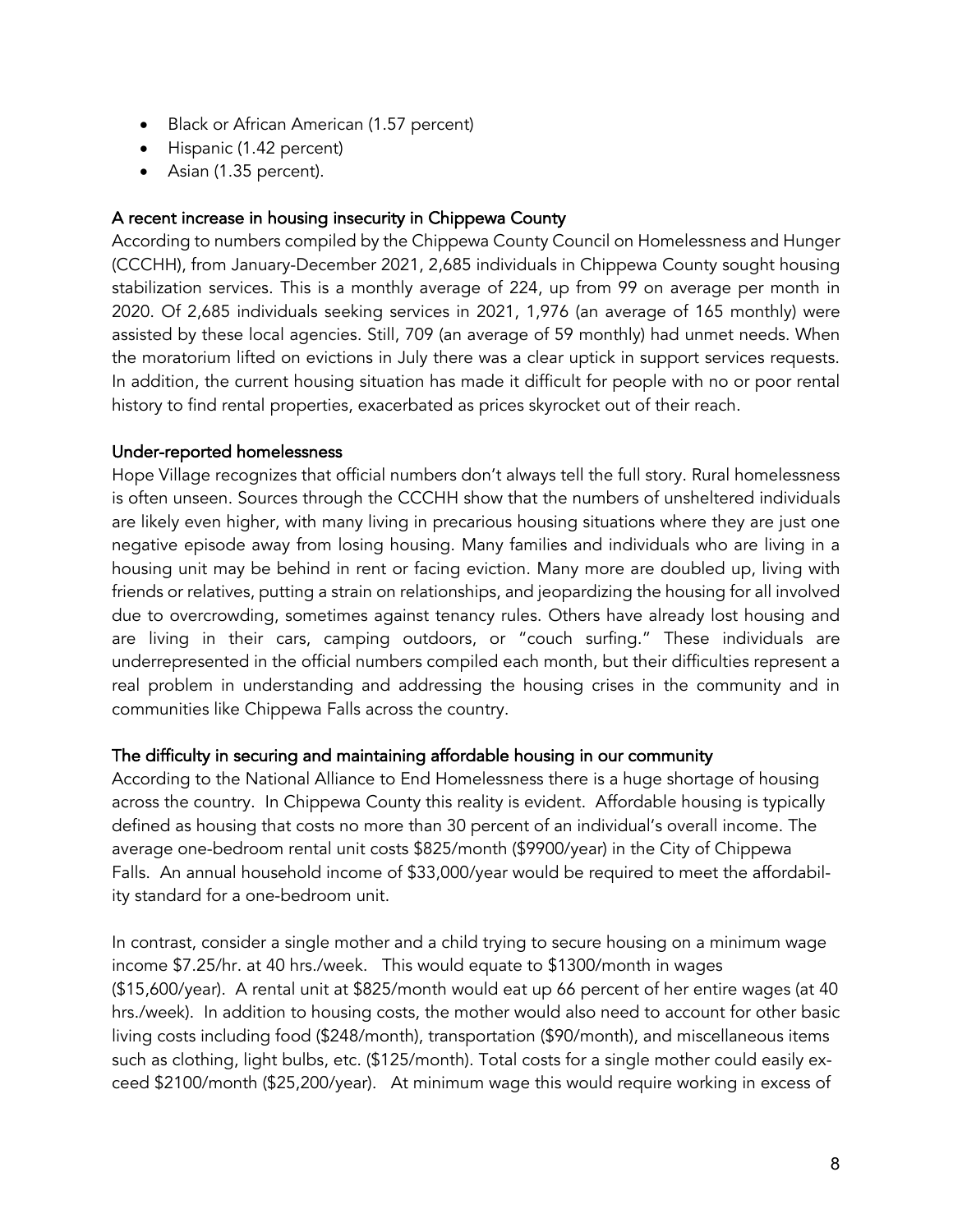60 hrs./week. One lost week of work due to her child's illness or one blown out tire would lead to financial catastrophe.

The lack of affordable housing not only leads to a lack of accessibility for those who are currently homeless, but also enormous insecurity for those families or individuals living at or below the poverty line.



The Chippewa Valley Housing Task Force noted in its 2019 report—before the impact of the COVID-19 pandemic and resulting economic downturn—that the key drivers of rising housing costs are the result of national trends. These include building materials, labor shortages, interest rates, and lingering impacts of the lack of new construction during the recent recession. They go on to state that in fact the lack of quality housing supply impacts every range of income in the area, "Housing supply in the Chippewa Valley is insufficient to meet current need and demand in every income category and housing type. The most acute need is for quality rental housing that is affordable for persons of low-income."

*"I received a call from an elderly man who has been sleeping in his car for a few months. He had an aggressive form of cancer and was going through radiation and chemotherapy treatments; this had to be difficult while living in his car! I met with him and vetted him for a Tiny House. He was a Vietnam War veteran and helped rescue many Vietnamese onto his Navy ship. During his months at the Tiny House, we learned a lot about his life as he shared his story. We connected him with his brother in the Twin Cities. So, when he qualified for stem cell therapy for his cancer and had to go to Minneapolis for treatment, he had the support of his brother." -Jenn Barrett, Hope Village Navigator*

#### Increasing housing insecurity

With the waiting list for Section 8 Voucher Program taking around 10 months, many families find themselves in dire need of housing before their name reaches the top. In addition, these individuals often have a difficult time competing for rental vacancies in the open market. This is because they do not have rental references, have low credit scores, cannot come up with the security deposit or application fee, or they don't have the means to travel to complete the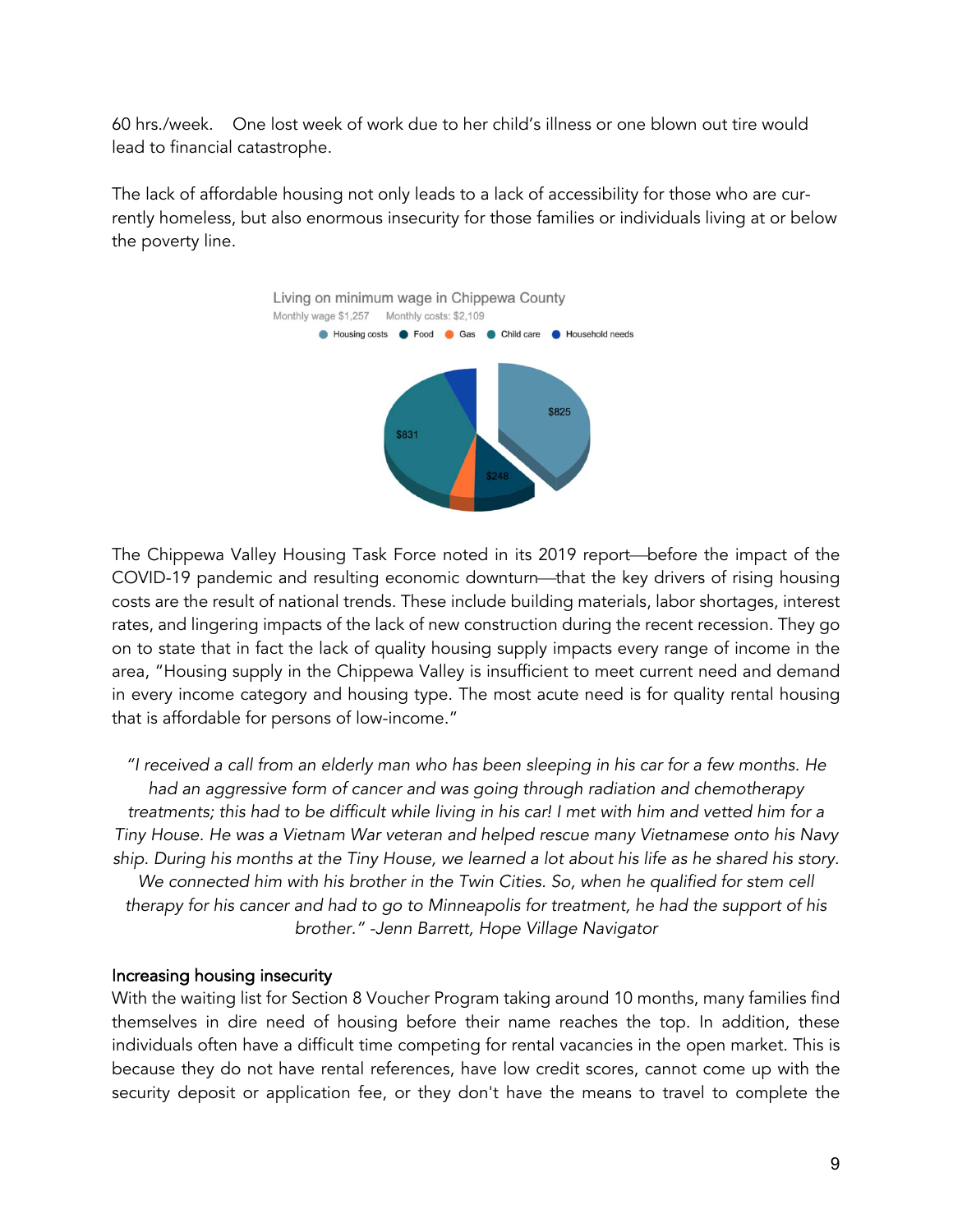application or view the unit fast enough to compete with other applicants.

Even as the urgency around pandemic relief subsides, for many households and families the pandemic is still exacerbating these economic problems, leading to housing instability including eviction, unstable employment, and increasing vulnerability.

The United Way ALICE report for 2020 (ALICE stands for Asset Limited, Income Constrained, Employed) shows that a growing number of Wisconsin families live at or near the ALICE threshold, and that even a small increase in the cost of housing or a decrease in work hours can lead to housing instability. Thirty-three percent of Chippewa County households are at or below the ALICE threshold.

According to the CCCHH, this reality causes families to make difficult choices: Do I stay somewhere with an abusive person, so my kids and I have a roof over our heads? Will I pay my rent or my utilities this month? Do I attempt to find a homeless shelter rather than stay with someone who is likely to impact my ability to stay sober? For single parents, many may ask themselves whether they can throw a birthday party or allow their child to play a sport. Homelessness is an issue that is interconnected with all these larger societal issues.

*"Becoming unsheltered is not necessarily a result of misbehavior. It can be the result of a car breaking down. All it takes is one thing going wrong and you are out of a home." -Curt Rohland, Hope Village Mentor, Volunteer, Tiny Home Builder*





Executive Director Mike Cohoon tours a Tiny Home.

Even if affordable housing is available, it is often not accessible to those with little or no rental history, unstable wages, or those with medical disabilities. More affordable housing units are needed to close the gap for those that need affordable housing and the number and accessibility of housing units in the community.

These kinds of situations have been plainly seen in the families and individuals served by Hope Village to date. Twenty-two percent of Hope Village's guests have been households with children, struggling to afford the cost of childcare and unexpected

vehicle maintenance expenses, while working at low-paying service jobs. Twenty-seven percent of guests were households with a member with a disability, struggling to afford market rents and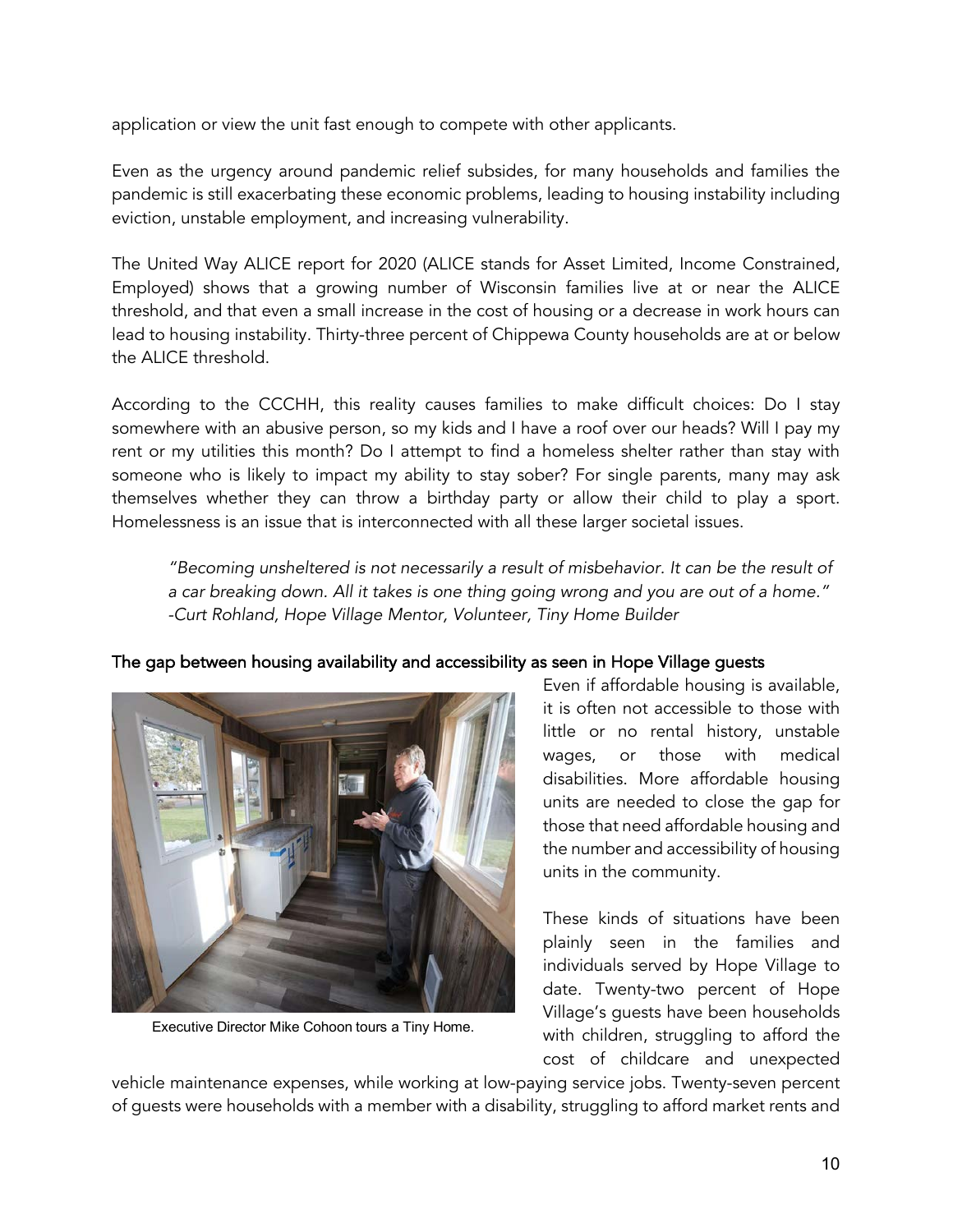out of pocket medical expenses on a fixed income. Of those currently on the Chippewa County Housing Authority's waitlist, 23 percent are elderly, 73 percent are female head of household, 39 percent are headed by a member with a disability, and 33 percent are families with children.

Hope Village and this Capital Campaign aim to address these needs to improve housing security, increase affordable housing and its accessibility, and end homelessness in Chippewa Falls once and for all.

[2021 Hope Village by the Numbers]

- 87 guests in total since founding in 2016, representing 54 households
- 7,519 nights of stays, saving private and publicly funded agencies approximately \$600,000 in motel vouchers
- 16 quests currently in residence
- Volunteer hours reach over 175 hours on average per month

## Benefits of the Project

The potential benefits for this Welcome Home Capital Campaign to actualize the Hope Village vision are enormous—from an economic development perspective to the safety and security of children and adults. The Board of Directors believes homelessness can eventually be defeated in the area through this project, and that families, children, the elderly, and individuals can be supported toward permanent housing security and long-term economic independence. The following sections explain the benefits of the project, including improving security and safety for families in need, addressing regional poverty and economic insecurity, improving long-term outcomes for children, and economic development benefits for long term community prosperity.

#### Improving Security and Safety

The effects of being unsheltered are devastating for those trying to maintain employment, overcome health problems, or secure regular school attendance for their children. Without affordable, secure, and safe housing, children, families, and vulnerable people in the community will continue to be caught in this cycle.

In many communities a misunderstanding exists of those who are unsheltered. These individuals often face a culmination of health problems, job insecurity, or difficult relationships that end up leading to their unsheltered status.

*"The individuals we serve work, have children struggling to stay in school, and are often active members of the community. They only have one difference between you and me, the lack of a roof over their head." -Mike Cohoon, Hope Village Executive Director*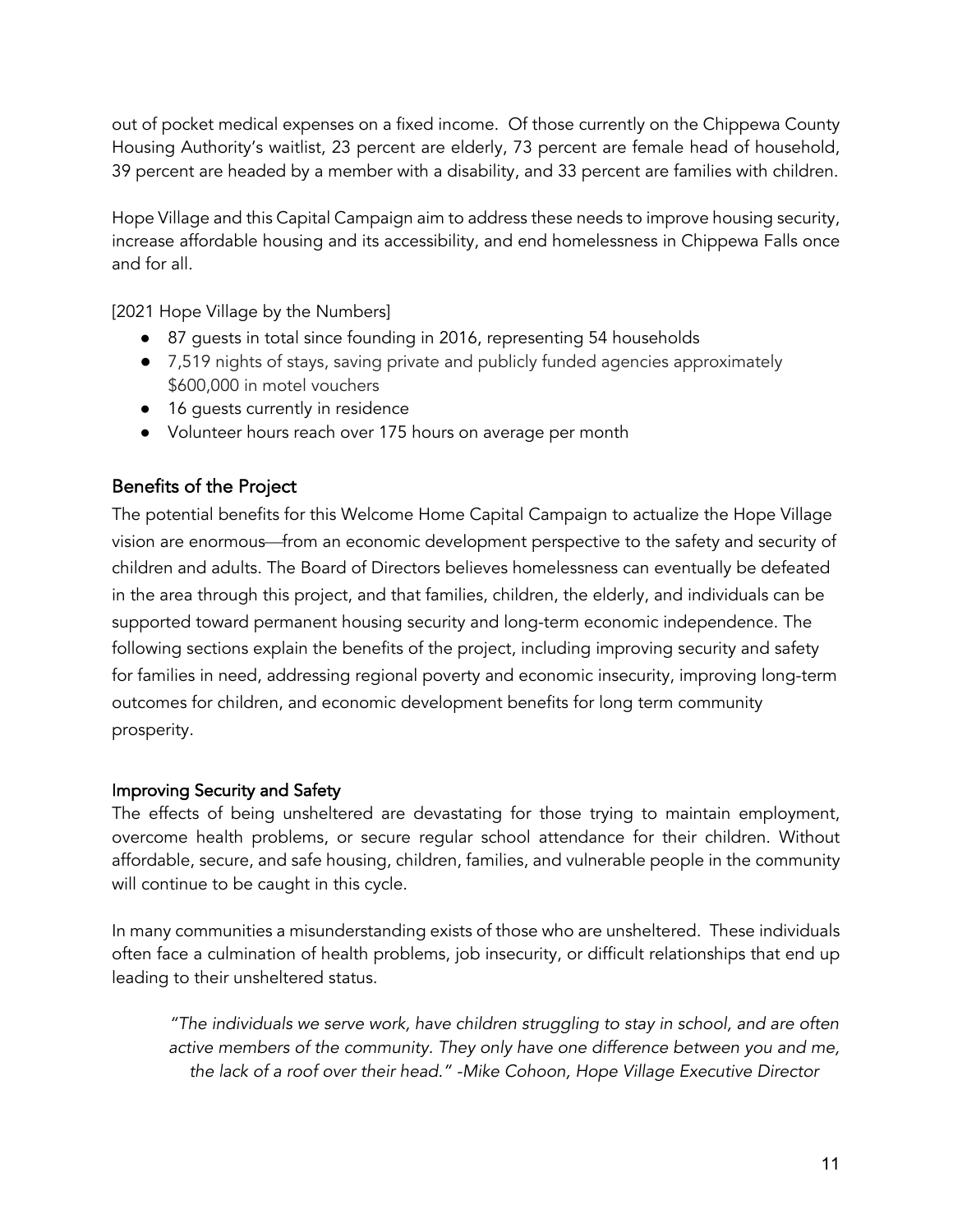Hope Village exists to provide these families and individuals with the housing security needed to restart their lives by encouraging independence and providing connections to resources and a network of support. As volunteer mentor Kimberly Wahler noted, "It is not a handout, but a hand up."

The stigmas involved with the unsheltered, such as drug use, violence, or mental instability, are not necessarily true of the individuals and families served by Hope Village. In fact, Chippewa Falls Police Chief, Matt Kelm, has stated excellent reviews of the program. *"There have been virtually no issues with Hope Village. Essentially the Tiny Homes are a non-factor [in regards to safety concerns]. I am not concerned about people migrating to Chippewa County for these*  services. I see that people could have that concern, but the focus is to serve guests. We have a *good track record with the Tiny Homes now. The vetting and holding of high standards will be important moving forward. I am sure it will continue under the management of the Executive Director and the Board."*

#### Affordable Housing to Address Poverty and Economic Insecurity

Economic stability and housing stability are intertwined. Access to stable, affordable housing is particularly important for lower-wage workers, who typically have inflexible work schedules and live paycheck to paycheck. Housing security is necessary for employability and secure wages.

An article published in *Social Problems* in 2016 by Matthew Desmond and Carl Gershenson entitled, "Housing and Employment Insecurity among the Working Poor," shows that working renters who lose their home, often because of eviction, are 11 to 22 percentage points more likely to lose their job. Precarious low-wage work with no paid leave and few protections from termination often does not provide workers with the time needed to deal with housing instability and its stressors. The authors of this study highlight the need to put housing at the center of the poverty alleviation programs.

In Chippewa County the lack of affordable housing units leads to this catch-22 for those in lowwage jobs. Competitive housing rentals will not look favorably upon unsteady employment, but secure employment is hard to maintain without stable housing. In the past five years Hope Village was able to identify affordable housing opportunities for just 63 percent of qualified applicants graduating from the Tiny House programming, simply because of difficult to access housing and low housing stock. The call for attention to housing as a precursor to ending poverty is gaining national attention, particularly as the impact of the pandemic continues in communities across the country.

#### Providing Security to Children to Improve Long-term Outcomes

Adults struggling with housing instability are not the only ones impacted mentally and emotionally by a housing crisis.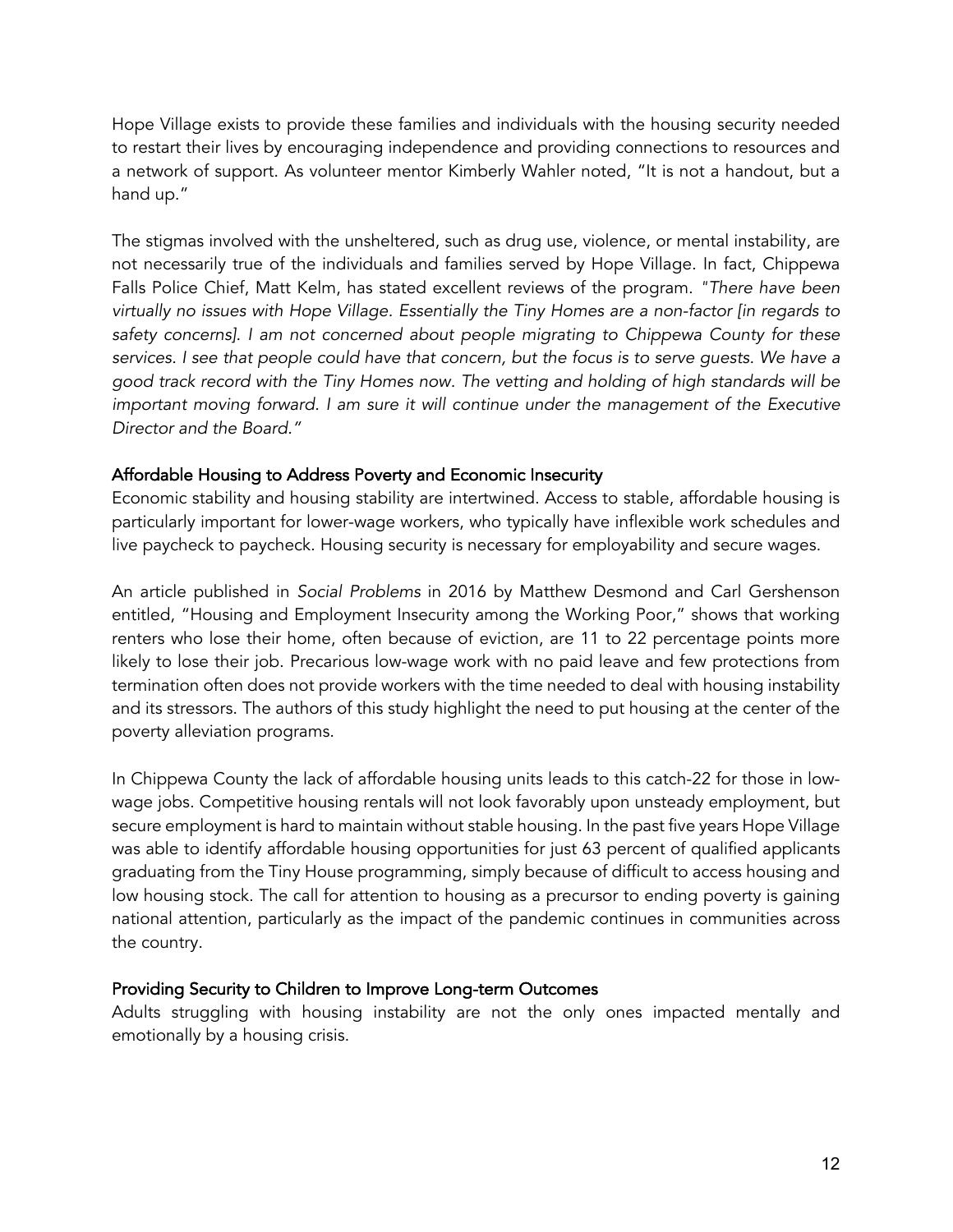According to the National Alliance to End Homelessness and the American Psychological Association, homelessness can have a tremendous impact on children—their education, health, sense of safety, and overall development. Children experiencing homelessness have been shown to:

- Higher levels of emotional and behavioral problems
- Increased risk of serious health problems
- Increased experience with severe hunger
- Experience more school mobility, repeat a grade, be expelled, or drop out of school, and have lower academic performance

Housing security makes a difference in all these areas. Studies have shown that stability in the home can replace these lost months of learning quickly, and that within a year of securing stable housing, formerly unhoused children are able to move toward their classmates' academic outcomes.



Hope Village Navigator Jenn and Tiny Home Guests

Urban Institute research shows that increasing access to housing vouchers or more affordable housing, such as the affordable homes proposed by Hope Village, to a targeted group of about 2.6 million poor, rentburdened households with children could reduce child poverty by as much as 21 percent. (This is a bigger impact than we see by expanding transitional jobs, child support, the earned income tax credit, Supplemental Nutrition Assistance Program benefits, or increasing the minimum wage to \$10.10.)

In the long term, housing has been found, by the National Low Income Housing Coalition research, to be the key to reducing intergenerational poverty and increasing economic mobility. Their research shows that increasing access to affordable housing is the most cost-effective strategy for reducing childhood poverty and increasing economic mobility in the United States. In one study, Stanford economist Raj

Chetty found that children who moved to higher income and more stable neighborhoods saw their earnings as adults increase by approximately 31 percent. Moreover, children living in stable, affordable homes are more likely to thrive in school and have greater opportunities to learn inside and outside the classroom, leading to better future employment.

#### Economic Benefits to the Region

There are many economic benefits to increasing affordable housing in a community. Affordable housing creates jobs through the construction of the units as well as long-term community growth. It brings spending to local communities because workers can buy local, rather than commuting and spending money elsewhere. More housing availability increases the capacity for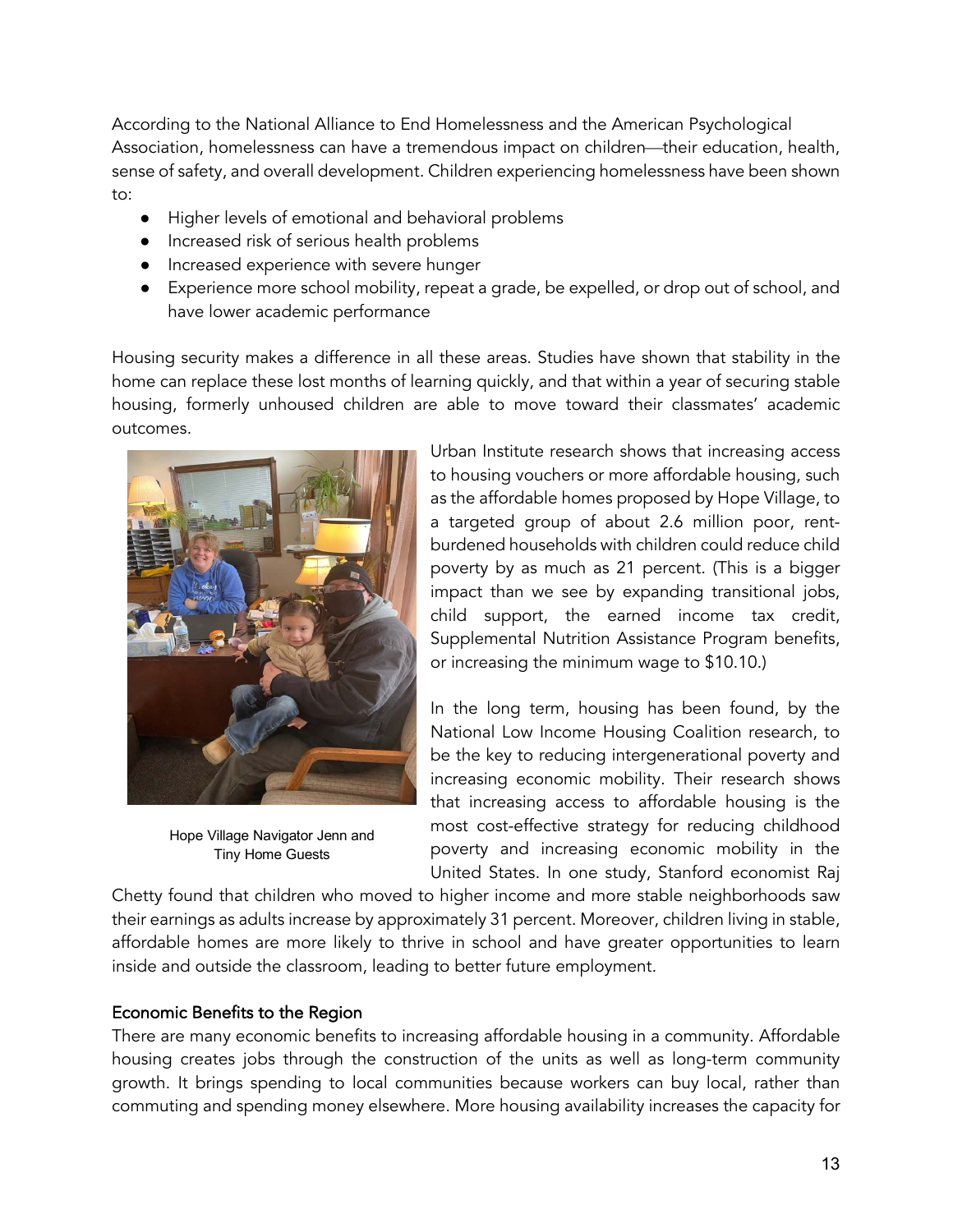local hiring, and thereby increases taxes and revenue for local governments. Affordable housing can help communities thrive.

According to the 2019 report by the Chippewa Valley Housing Task Force, "Housing is a significant impediment to current and long-term economic development in the region." In tight housing markets, particularly in rural areas, housing affordability can make it difficult to attract workers, and difficult for those employed in minimum wage jobs to compete with high housing prices. Without access to secure affordable housing, employees face further insecurity. Spending more than approximately 30 percent on housing costs per month can lead to insecurities.

Further research shows that the return on investment of affordable housing, dollar per dollar, is significant in boosting local economies by leveraging public and private resources to generate income—including resident earnings and additional local tax revenue—and supports job creation and retention. A study from the National Association of Home states that, "Building 100 affordable rental homes generate \$11.7 million in local income, \$2.2 million in taxes and other revenue for local governments, and 161 local jobs in the first year alone."

According to the National Low-Income Housing Coalition, "the shortage of affordable housing costs the American economy about \$2 trillion a year in lower wages and productivity. Without affordable housing, families have constrained opportunities to increase earnings, causing slower gross domestic product (GDP) growth. In fact, researchers estimate that the growth in GDP between 1964 and 2009 would have been 13.5 percent higher if families had better access to affordable housing. This would have led to a \$1.7 trillion increase in income or \$8,775 in additional wages per worker." Local Chippewa businesses have a vital interest in securing the success of this project, to ensure a more stable pool of employees for decades to come.

### Understanding the Project

The purpose of Hope Village is to provide temporary housing to the increasing number of unsheltered individuals and families in the Chippewa Valley, while providing case management and supportive services to ensure guests develop and work toward Secure Living Plan goals including financial stability, health resource connection, and permanent housing.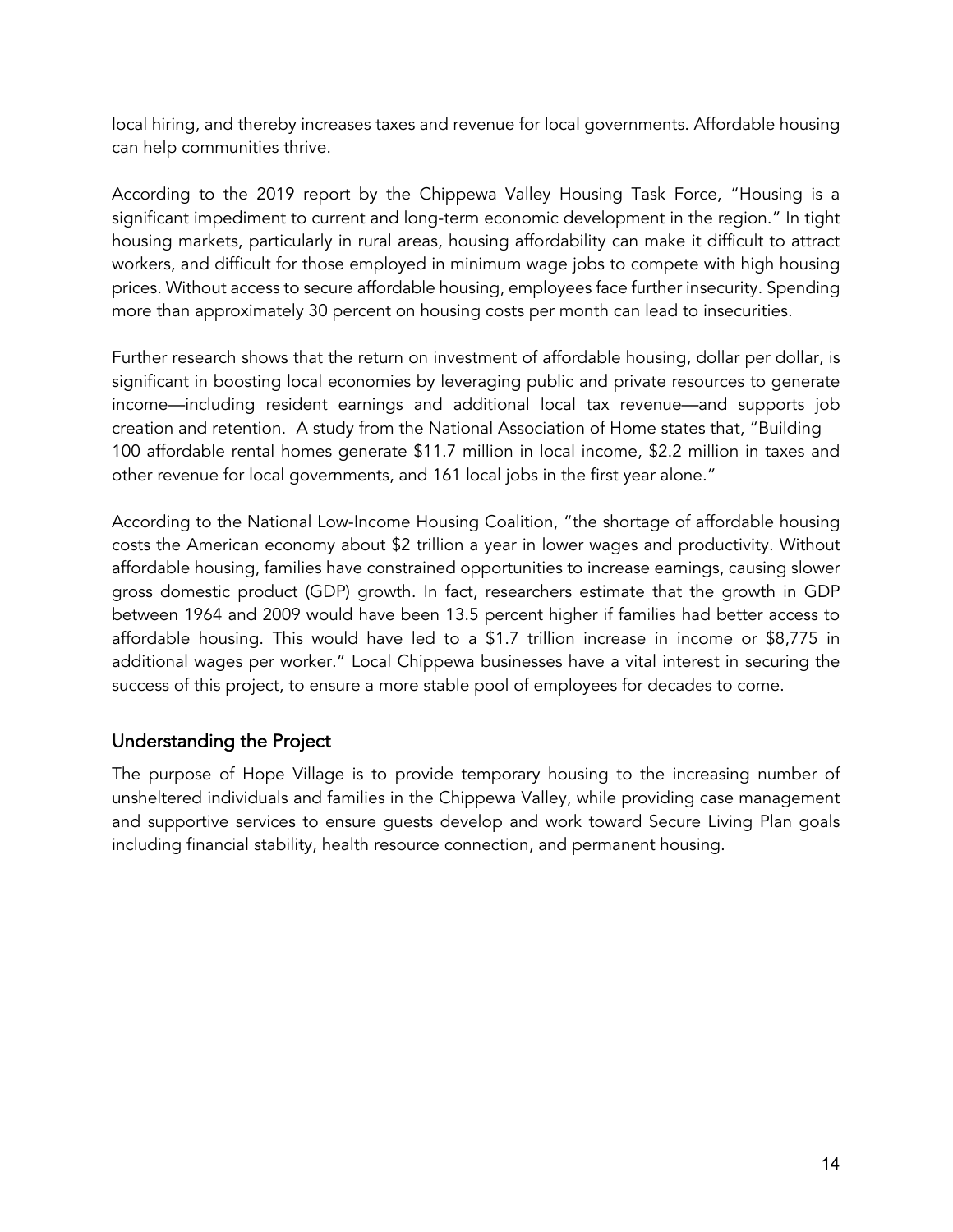

Volunteer, previous Hope Village Board of Directors member, donor Larry (Melinda) Larson.

The three-phase growth project began with the building of the first Tiny House in 2016. In the past five years, Phase I was completed by building the 10 Tiny Homes located in Chippewa Falls.

Phase II funds have been secured in the amount of \$872,997 through the City of Chippewa Falls via the Community Development Block Grant (CDBG) COVID 19 Programs and is expected to be completed by December 2022. The funds will support remodeling of the community building, Tiny Home infrastructure (foundations, etc.) support for motel vouchers for families distributed by the

Career Development Center as needed, engineering and architecture design, and administration support to the Chippewa County Housing Authority. While Phase I and II of the project have allowed housing for up to 30 individuals per month, it will not meet the needs of all the nearly 60 more unsheltered individuals in the community every month. The proposed project, to be located on the site already secured, will provide affordable-rent housing to up to 28 households (representing up to 100 plus people) and up to 30 people in the Tiny Homes on site, as well as drop-in services to approximately 60 individuals per year. Phase III-A (2023-2024) and Phase III-B (2024-2027) project design details, funded through the Welcome Home Capital Campaign, will include:

- **•** The construction of two affordable-rent duplexes in Phase III-A and three affordable-rent duplexes in Phase III-B, for a total of 10, one bedroom, handicapped accessible units
- The construction of one multi-family building in Phase III-A and two more multi-family buildings in Phase III-B, which would provide 12, two-bedroom and three-bedroom units for low-income families
- Funding to pay off the Community Center mortgage to improve Hope Village's longterm operational sustainability. The construction of a workshop for job training and leisure
- An outdoor pavilion with landscaping to encourage community gatherings for support, celebration, and playground for children housed in the units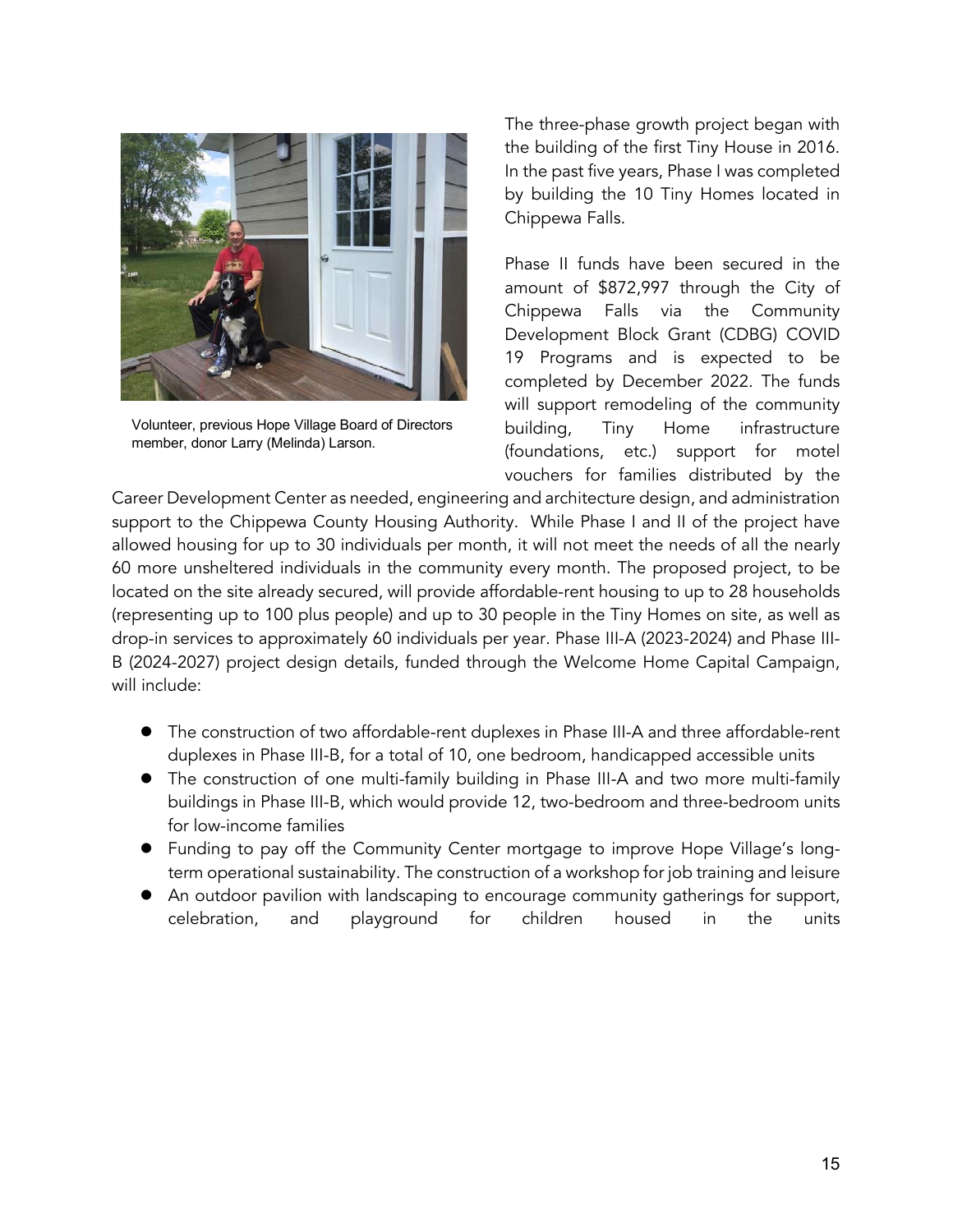| <b>PHASE</b>                                                     | <b>TIMING</b> | <b>FEATURES</b>                                                  | <b>TOTAL</b><br><b>INVESTME</b><br><b>NT</b> | <b>PROJECT</b><br><b>ED</b><br>GRANTS * | \$2.7M GOAL          |
|------------------------------------------------------------------|---------------|------------------------------------------------------------------|----------------------------------------------|-----------------------------------------|----------------------|
| Phase I                                                          | 2016-2021     | Hope Village Property                                            | \$35,000                                     |                                         | <b>Funds Secured</b> |
|                                                                  |               | Build/remodel 10 Tiny Homes                                      | \$85,000                                     | <b>Funds Secured</b>                    |                      |
| Phase II<br><b>CDBG Grant</b>                                    | 2022          | <b>Community Building Remodeling</b>                             | \$220,000                                    | Funds Secured                           |                      |
|                                                                  |               | Tiny Home Infrastructure                                         | \$408,603                                    | <b>Funds Secured</b>                    |                      |
|                                                                  |               | <b>Motel Vouchers</b>                                            | \$124,950                                    | <b>Funds Secured</b>                    |                      |
|                                                                  |               | Administration to Chippewa County<br>Housing Authority           | \$99,444                                     | <b>Funds Secured</b>                    |                      |
| Phase III-A<br>Capital<br>Campaign                               | 2023-2024     | <b>Community Center Mortgage</b>                                 | \$273,000                                    |                                         | \$273,000            |
|                                                                  |               | 2 Affordable-Rent Duplexes 4 units                               | \$435,200                                    | \$304,640                               | \$130,560            |
|                                                                  |               | Affordable-Rent 6-Plexes<br>6 units                              | \$1,458,000                                  | \$1,020,600                             | \$437,400            |
|                                                                  |               | Architectural/Contingencies/Site<br>Prep/Fundraising             | \$431,000                                    |                                         | \$431,000            |
| Phase III-B<br>Capital<br>Campaign                               | 2024-2026     | 3 Affordable-Rent Duplexes/6 units                               | \$652,800                                    | \$456,960                               | \$195,840            |
|                                                                  |               | 1 Affordable-Rent 6-Plexes/6 units                               | \$1,458,000                                  | \$1,020,600                             | \$437,400            |
|                                                                  |               | Landscape Community Area/Pavilion                                | \$150,000                                    |                                         | \$150,000            |
|                                                                  |               | Playground                                                       | \$60,000                                     |                                         | \$60,000             |
|                                                                  |               | Operational Contingency/Building<br>Supply/Workshop Construction | \$200,000                                    |                                         | \$200,000            |
|                                                                  | 2027          | 1 Affordable-Rent 6-Plexes/6 units                               | \$1,458,000                                  | \$1,020,600                             | \$437,400            |
| <b>TOTAL PHASE III-A &amp; B</b><br><b>WELCOME HOME CAMPAIGN</b> |               |                                                                  | \$6,576,000                                  | \$3,823,400                             | \$2,765,260          |

### Welcome Home Campaign Phases and Cost Breakdown

Please note, the duplexes contain one bedroom and the 6-plexes contain two and three bedrooms.

Projected grants: American Rescue Plan Act

Additional grant research/writing is ongoing. The organization anticipates securing additional private grants throughout the campaign.

The benefits of this proposed project can't be understated. Housing security through accessible affordable housing improves long term educational outcomes for children, promotes economic stability for families and individuals, assists those with health issues in the ability to receive needed medical services, and promotes community growth.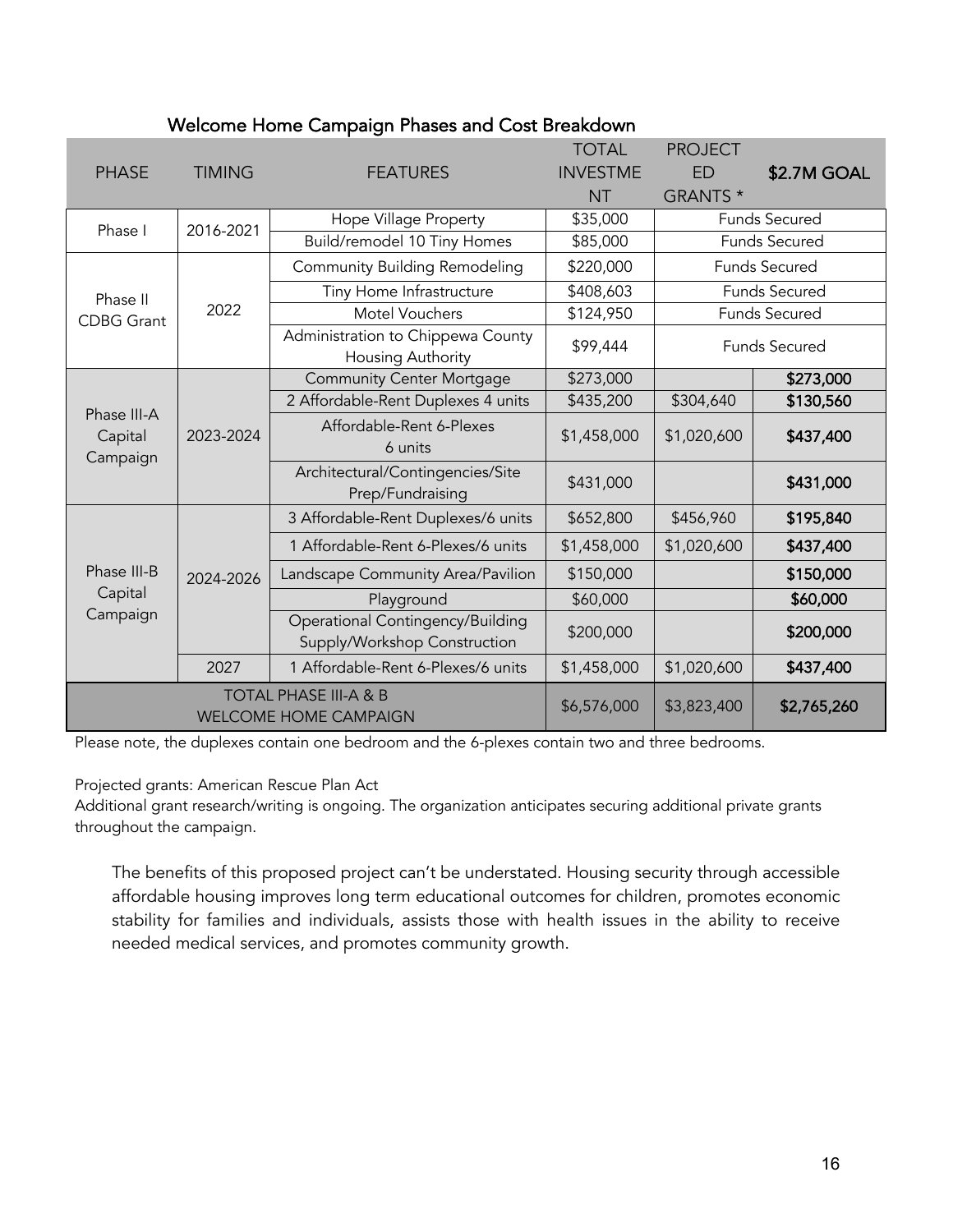*ONE of the teens walked past after finishing up a game of Frisbee on the lawn, he waved hi with a smile. His name was Noah, she had spoken to him a few times over the past week. His story felt familiar to her own.* 

\_\_\_\_\_\_\_\_\_\_\_\_\_\_\_\_\_\_

*When Noah turned 18 his stepdad had told him he was taking a job in South Dakota and Noah wasn't going to come. Noah's mom had died of cancer two years earlier. His dad had never been in the picture. And besides, Noah's stepdad had told him, you are a man now, 18, take care of yourself. But Noah wanted to be an engineer, he had plans. How could he stay in school and graduate if he had to work to support himself? Who would rent him somewhere to live anyway? He had good grades and wanted to start at the tech school in Eau Claire after graduating. He stayed with a couple of friends after his stepdad left – "couch surfing." But pretty soon his friend's parents had had enough. He had a part time job at a convenience store but it couldn't add up to enough to live on his own. He ended up in his car in the school parking lot to sleep one night, after yet another friend's mom had asked him to move on. And that was when his guidance counselor spotted him. His school counselor had been his confidante and was able to put him in touch with Mike at Hope Village.* 

*As an 18-year-old he was able to legally stay as an adult in one of the Tiny Houses until he finished his senior year. His mentor stopped by and drove him to school several mornings a week and was helping him with college applications. One of the volunteers who was an engineer had let him job shadow a couple of times and had written his recommendation to college. In a few months he would start classes. Hope Village had intervened at a time in his life when he was sure he was out of options.* 

*"It took a village to give me hope," he had told her with a grin.*

### The Process

The wraparound programming that is provided by Hope Village is just as important as the housing itself. As it is through the process of providing resources, which support their Secure Living Plan, that individuals and families are able to leave Hope Village with secure housing, employment, and health care in place.

 $\overline{\phantom{a}}$  , where  $\overline{\phantom{a}}$ 

Hope Village works through this specific process with each resident as they seek to stabilize not just their housing but also their financial stability and their health. The following process utilizes the support of multiple community partners (see partner list in Appendix) and best practices in assisting individuals experiencing homelessness or housing insecurity.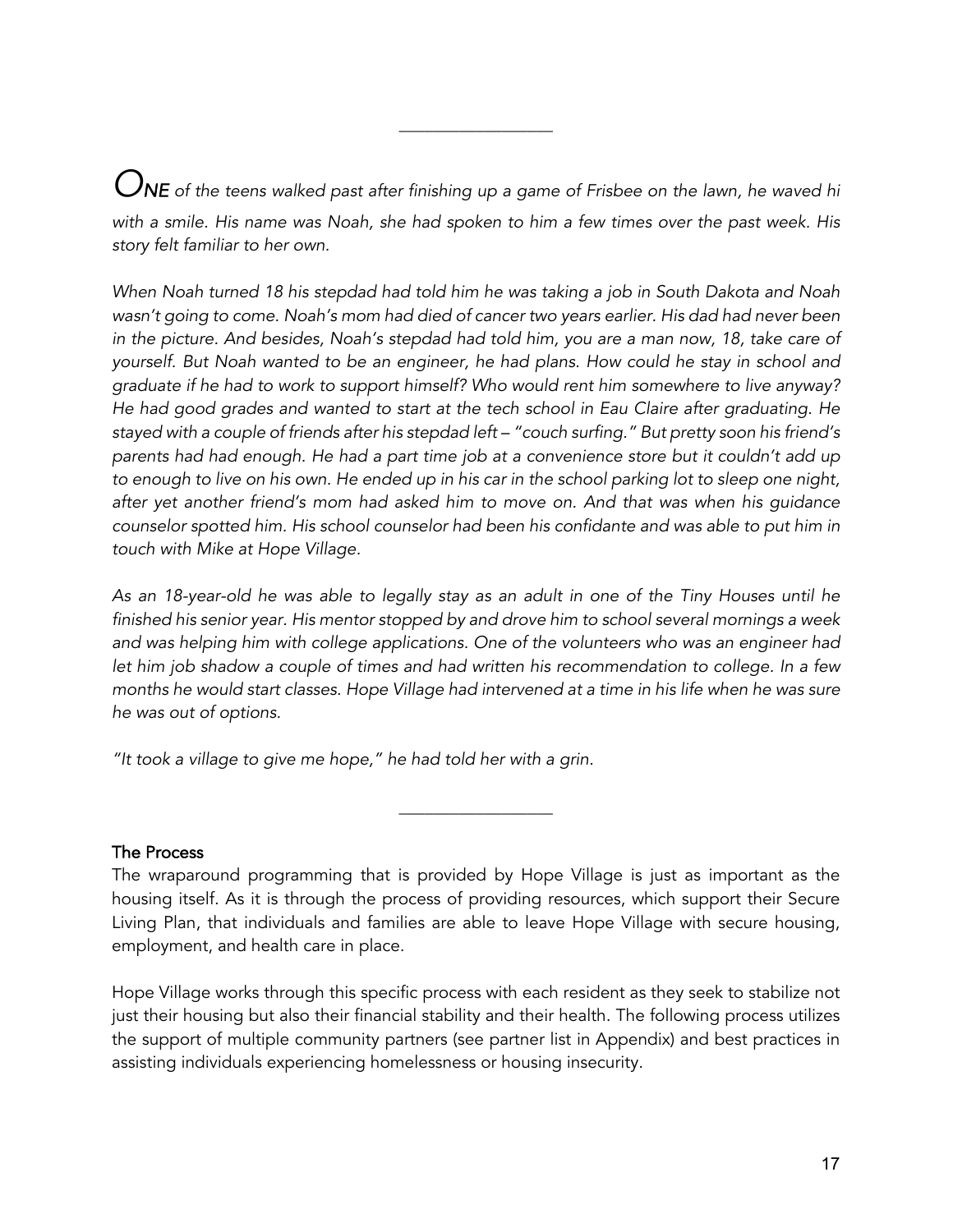#### Referral

Households experiencing homelessness are identified and referred to the Tiny House Shelter Program by local agencies including local hospitals, the Chippewa Falls Police Department, Chippewa County Housing Authority, Chippewa County Human Services, the Family Support Center, Chippewa Falls Area School District, community churches, and more.

#### Intake

Intake is conducted by the contracted Program Navigator and includes intake paperwork, background checks, and collaboration with the Chippewa Falls Police Department for a final background check of each new guest individual or family.

#### Moving in

When a Tiny House is available that meets the needs of the guest individual or family, the Program Navigator coordinates with the host church and trained volunteer mentors and completes a move-in checklist with the guest individual or family.

Each guest has access to church facilities for running water, as well as a pass to the Chippewa Falls YMCA for shower facilities. In the new facility, guests will have on-site access to these amenities and will be able to experience empowerment and community in new ways through the programming. Laundry is provided in partnership with the Chippewa Falls Mission Coalitions' Lighten Your Load Ministry.

*SHE had been staying at the Tiny House Village for about a month when the excitement of* 

\_\_\_\_\_\_\_\_\_\_\_\_\_\_\_\_\_\_

*being on her own had started to fade and the fear set in. What had she done? Kids needed a father. Shouldn't she had tried harder to fix everything? To make him see what he was missing every time he used?* 

*One week had been particularly bad, she had come home to the Tiny House after a job interview one night knowing that she had botched it. She had interviewed five times already and each time felt like a letdown. Her son had had a meltdown at school, she had to go and pick him up halfway through the day. And then her daughter had started running a fever. Again. When her mentor reminded her about their meeting that afternoon on a phone call she had snapped. "I can't put my son down without him whining and my daughter has a fever. I can't do this anymore. No, don't even ask. I haven't made any progress on my goals this week! The interview was terrible. The manager was rude and clearly thought I was trash. I cannot do this. I can't do it anymore!" She had hung up on her mentor. The only person who had been on her side, constantly, for such a long time. She turned around only to catch her daughter spill an entire jug of milk on the floor. "I just wanted a drink mama!"*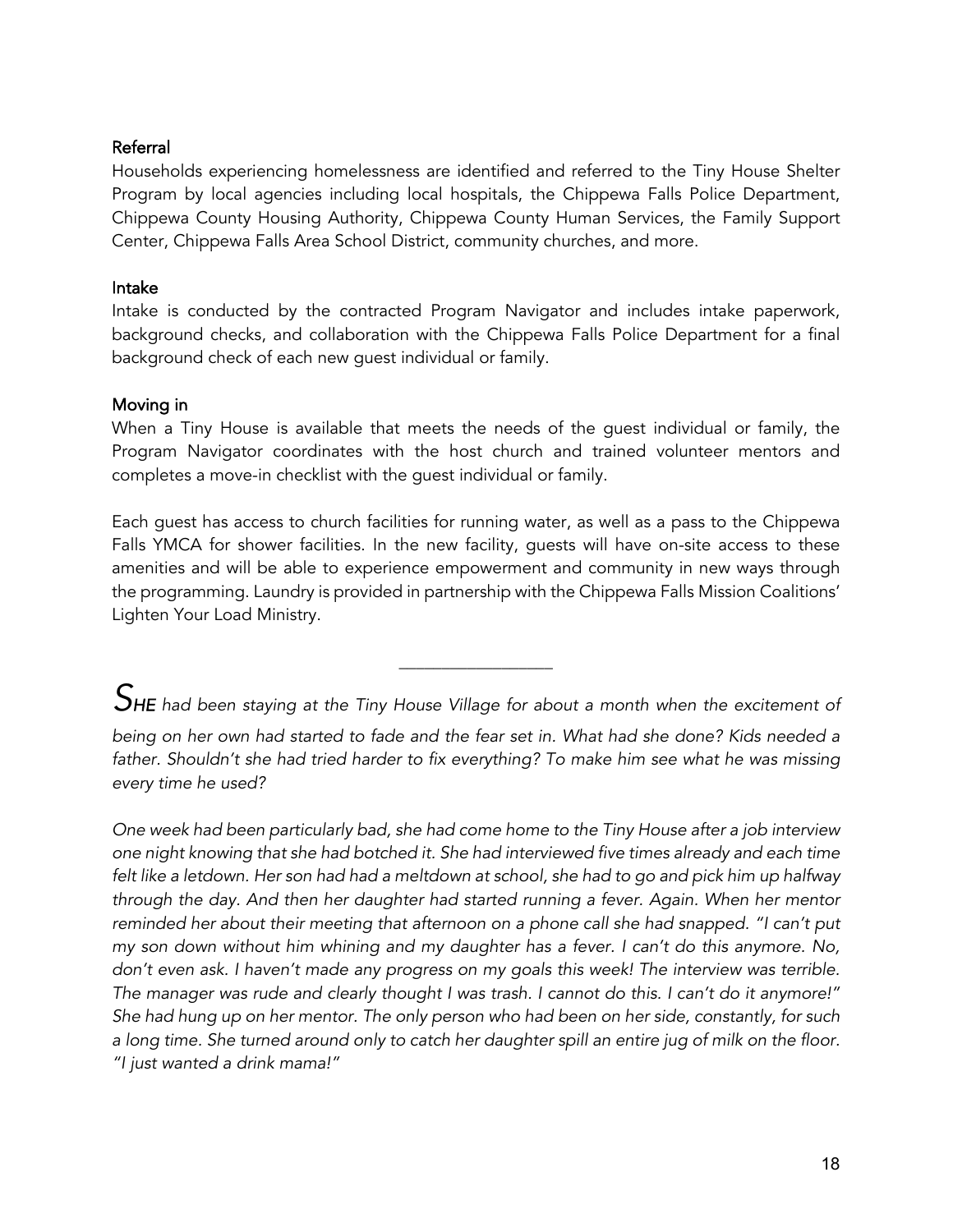*She ran outside crying; the tears wouldn't stop. Her daughter was crying now. Her son, too. She could hear them both calling for her. But how could she be strong for them when she couldn't seem to do anything right?*

*Ten minutes later, still sitting on the grass in front of her Tiny House, a car pulled up in the parking*  lot. It was her mentor, Sondra, and her teenage daughter Jillian. Sondra came and sat down on *the grass next to her. She could hear Jillian go up the steps and into the house, comforting the kids.* 

*"What is going on?" Sondra asked softly.*

*"I just can't anymore. It's too much pressure. I will never be able to do this on my own. I'm not strong enough."*

*"But," Sondra replied, "you are doing it. You see that right?"*

*She looked up at Sondra, tears welling up again in her eyes. "You know, I think you are the only real friend I have ever had."*

 $\overline{\phantom{a}}$  , where  $\overline{\phantom{a}}$ 

*Sondra hugged her. "We can do this, you aren't alone. We are doing it together."*

#### Program Participation.

The Secure Living Plan establishes goals needed so guests can overcome their barriers to securing permanent housing, such as low credit, lack of rental references, insufficient income, health issues, etc. These goals include:

- Financial stability
- Access to health resources: physical, mental, social, relationship, and spiritual
- Weekly meetings with the Program Navigator and volunteer mentors to develop and ensure ongoing progress with individual goals identified

Guests identify barriers and action steps needed to achieve the Secure Living Plan and are expected to make progress to renew their weekly contract for program participation. Each guest individual or family identifies specific action steps they will take to overcome barriers and make progress toward their goals. Tiny Home #5

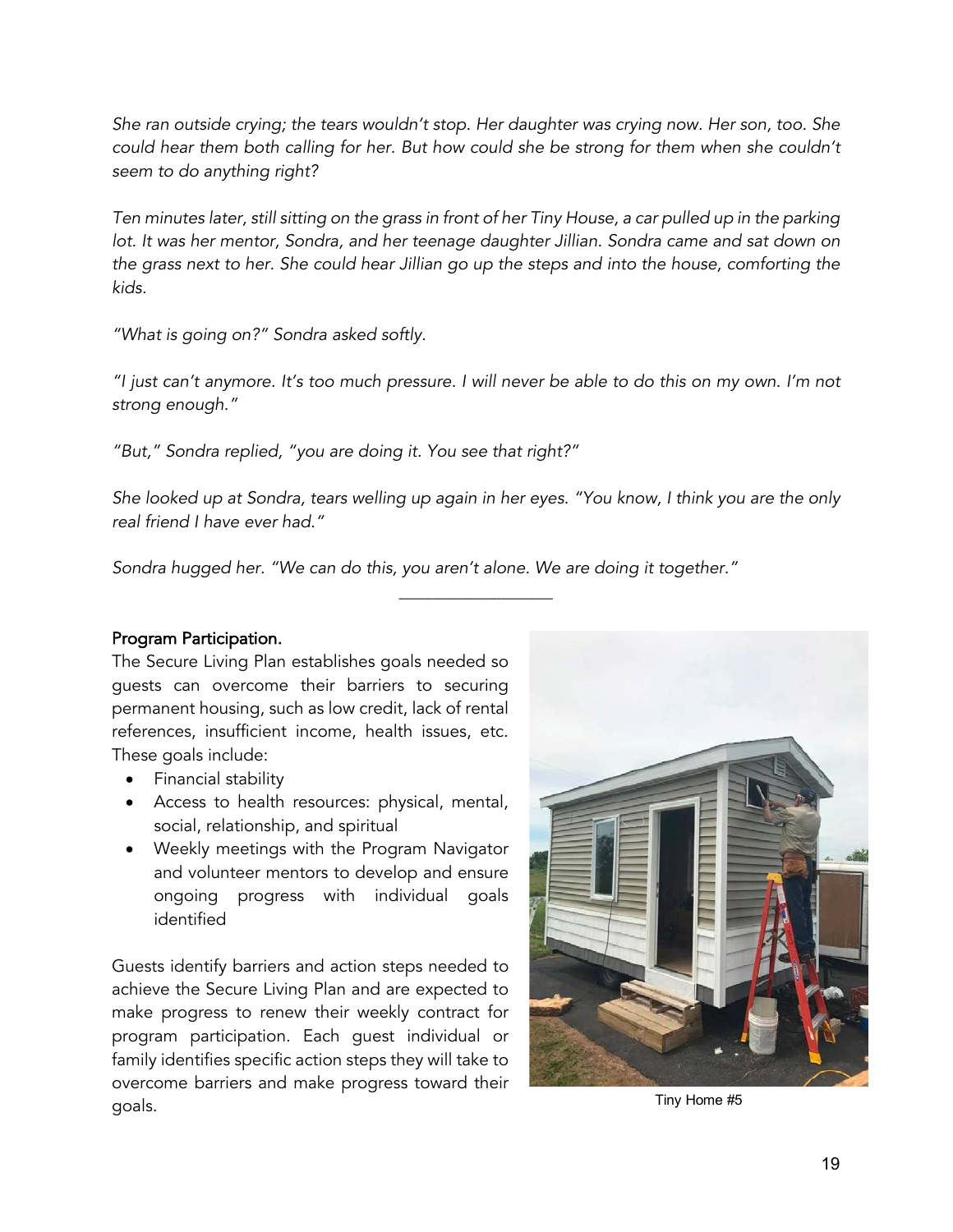#### Program Resources

The program provides connections to resources that help guests overcome the obstacles which contributed to their homelessness. The goal of this support is to address each issue identified in the process of creating a Secure Living Plan. Food security, employment placement, and health stabilization are important elements of this. To gain access to these resources each household is assigned one to two volunteer mentors who support and assist the guest in completing their tasks by providing transportation, guidance in completing applications, making and accompanying them to their appointments, housing searches, securing household items, etc. The mentors develop relationships with the guests and provide feedback to the Navigator. The mentors also attend the weekly meeting to cultivate communication and consistency in the SMART (specific, measurable, attainable, realistic, and timely) goal-setting process.

As Navigators and mentors work with guests, they help facilitate access to other community resources including:

- The Lighten Your Load laundry program, which provides convenient access to laundry facilities
- Agnes' Table community meal site and Barnabas Table, which provide food security support
- Rental assistance through the Housing Authority and connection to future energy assistance programs, which



Landmark Christian Church Pastor Brad Crocker & Tiny Home Guest

help guests develop a budget so they can eventually secure housing following their Tiny House stay

- Local workforce resources, which assist in securing livable wage employment
- Chippewa Falls RideShare program or other transportation services, which provide support in helping guests with transportation needs

### Graduation from the Program

When the guests are supported in meeting their immediate basic needs, they can focus on achieving longer-term goals, including obtaining permanent housing and achieving economic self-sufficiency whenever possible. Guests also work toward obtaining a Rent Smart Certification, which focuses on the knowledge and skills essential for a successful renting experience. The length of stay in a Tiny House varies depending on the circumstances of the household and the number of barriers they must overcome, but the average is 134 days.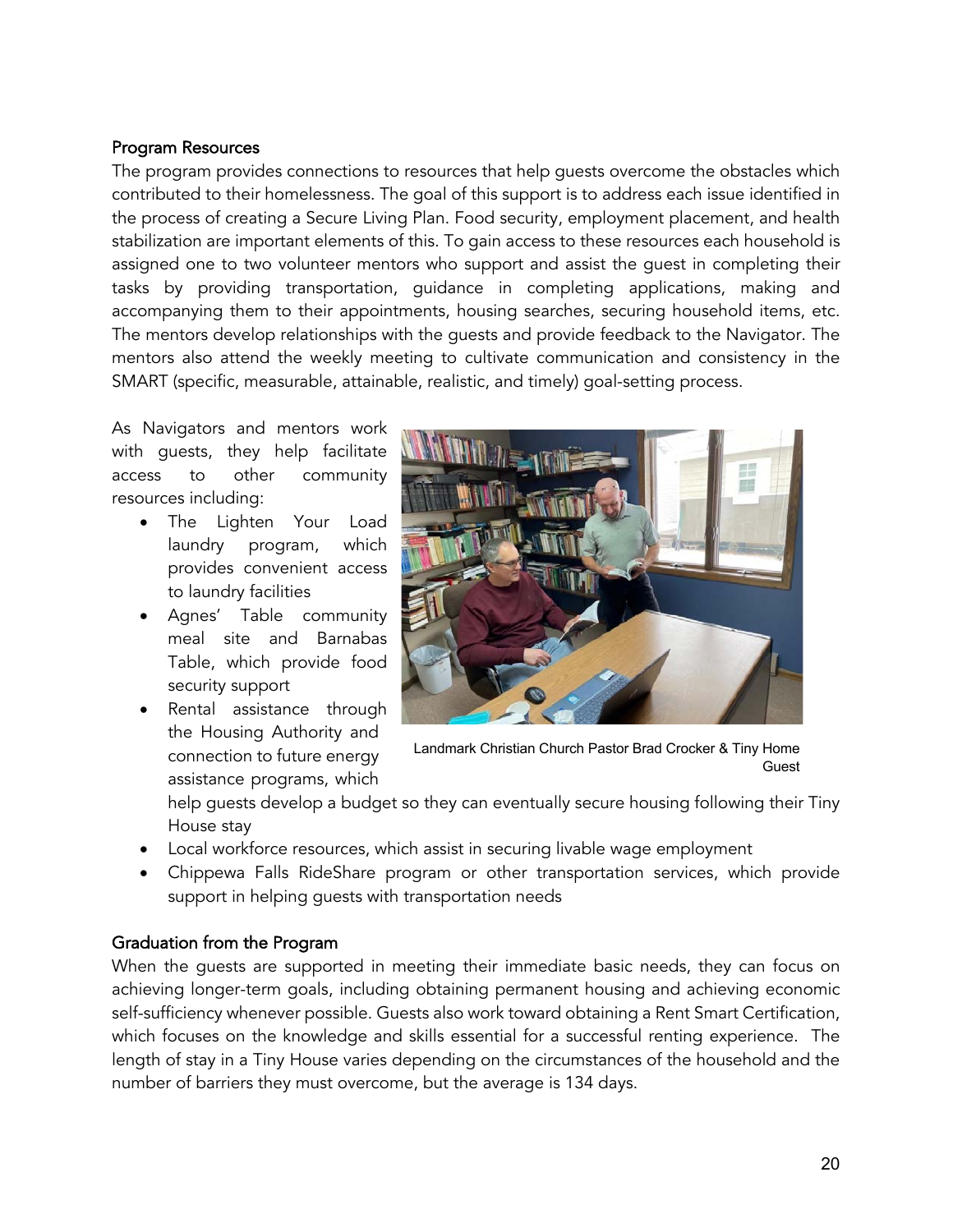#### Project Partnerships

To accomplish the above process, Hope Village has strong partnerships with several agencies and organizations in the area that work to secure vulnerable populations. Notable partners include the Career Development Outreach Center, the Chippewa County Council on Homelessness and Hunger, Chippewa Falls Mission Coalition, and Workforce Resource. Please see the entire list and description of these organizational partners in the Appendix.

The supportive programming available through the Tiny House Program would not be possible without hundreds of volunteers. The following section describes ways in which volunteers help the Hope Village organization and guests thrive.

#### The Hope Village Volunteer Team

The volunteers of Hope Village are truly the lifeblood of this work. Providing countless hours with families, constructing houses, maintaining sites, and working with us to secure the organization's growth.





Hope Village Volunteer **Hope Village Volunteers** 

*"Currently we are supporting a single mother of three (two teenagers) in a Tiny House. She*  lived in a house that the landlord ended up selling and no longer rented it out. She could not *find another affordable rental in time so had to move into a Tiny House. She has been there for several months and has cleaned up her credit enough that she is working on purchasing her first home with the support of Hope Village!" --Hope Village Volunteer*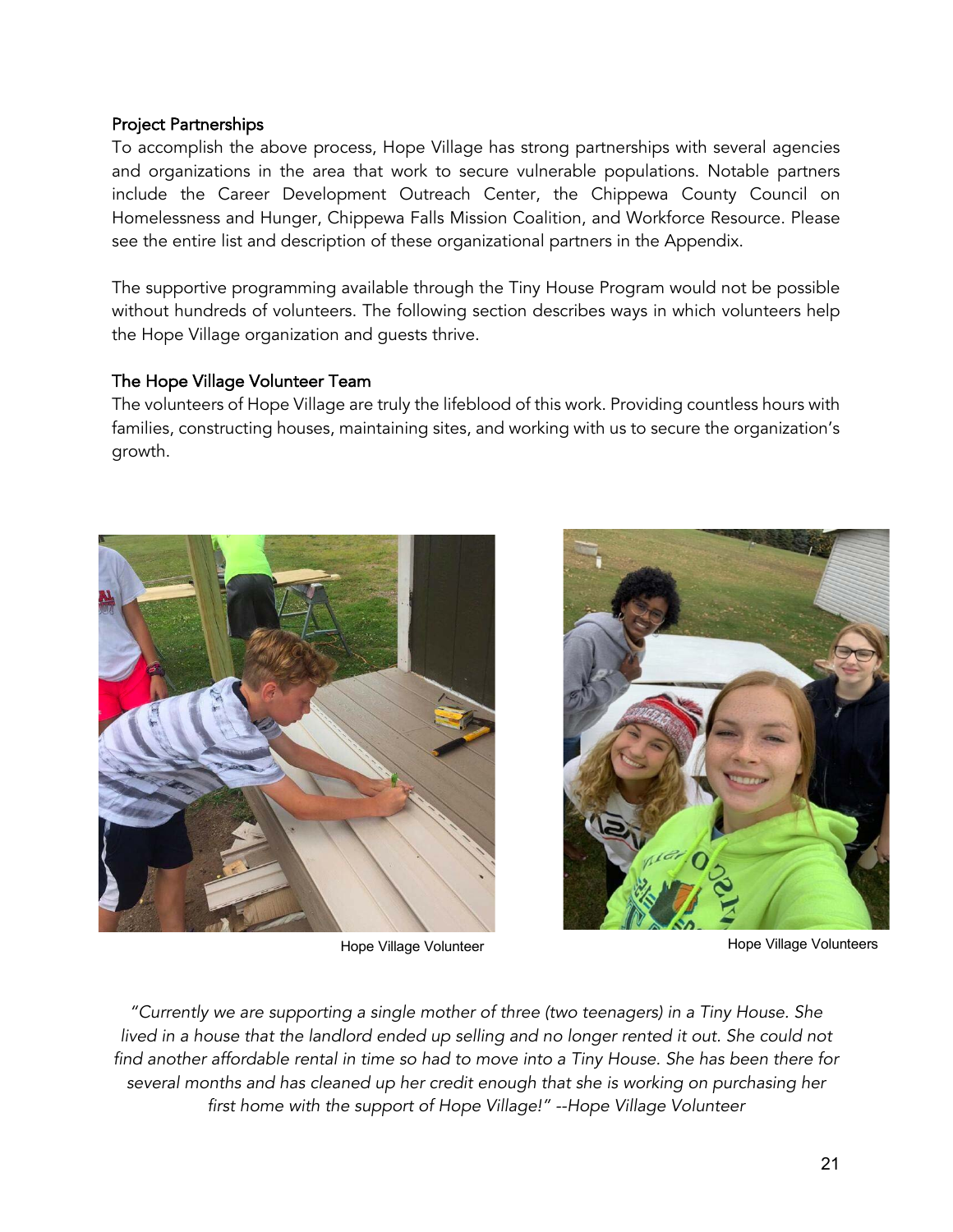### Volunteer Roles with Hope Village

| <b>Mentors</b>                                                                                                                                                                                                                 | <b>Tiny House Construction</b>                                                                                                                                                                        |
|--------------------------------------------------------------------------------------------------------------------------------------------------------------------------------------------------------------------------------|-------------------------------------------------------------------------------------------------------------------------------------------------------------------------------------------------------|
| Two volunteer mentors are assigned for each of                                                                                                                                                                                 | Twelve houses constructed to date, each taking an                                                                                                                                                     |
| the 54 families served to date, which represents                                                                                                                                                                               | average of 3000 volunteer hours to construct,                                                                                                                                                         |
| hundreds of donated hours.                                                                                                                                                                                                     | representing hundreds of hours of time donated                                                                                                                                                        |
| Typical activities include:                                                                                                                                                                                                    | through support in:                                                                                                                                                                                   |
| Resource for finding rides                                                                                                                                                                                                     | Electrical wiring                                                                                                                                                                                     |
| Befriending and mentoring                                                                                                                                                                                                      | Building or Placement at site                                                                                                                                                                         |
| Walking through job applications                                                                                                                                                                                               | Fabrication                                                                                                                                                                                           |
| Providing emotional support and                                                                                                                                                                                                | Site preparation                                                                                                                                                                                      |
| encouragement                                                                                                                                                                                                                  | Interior Design                                                                                                                                                                                       |
| Donations<br>On average, around \$700 per month is donated<br>of the following:<br>Clothing<br>Furniture<br>Appliances<br>Household items for Tiny House<br>residences<br>Household items for moving into<br>permanent housing | Church-based coordinators<br>Volunteers at 10 church sites provide:<br>On-site support<br>Logistics<br>Coordinating access to full kitchen and<br>other facilities<br>Providing community connections |

*MY name is Brian Kelley, and I serve on two committees for Hope Village: Property Search and* 

\_\_\_\_\_\_\_\_\_\_\_\_\_\_\_\_\_\_

*Communications Campaign. I live in Chippewa Falls with my wife, Robin. We both attended Bruce High School in Bruce, Wisconsin. After graduation, Robin and I pursued college at the University of Wisconsin-Stout. Robin graduated with an art teaching degree, and I graduated with a degree in construction management. We married in 2002. My job took us to several places across Wisconsin and the Twin Cities in Minnesota until we arrived and called Lake Hallie our home in 2013. I am the county highway commissioner for Chippewa County where I manage a department of 75 full-time and 10 seasonal employees.* 

*Our eldest daughter, Terra, is a freshman at Chippewa Falls High School. In my free time, I enjoy watching Terra play softball, hunting, fishing, and spending time up north on the lake. Our second daughter, Jayna, was our loving, funny, energetic, happy little girl. She loved animals and visiting the Chippewa Humane Association. She also loved being a Girl Scout and serving her community in various projects. On November 3, 2018, Jayna, along with three others in her troop, were killed in a senseless crash while*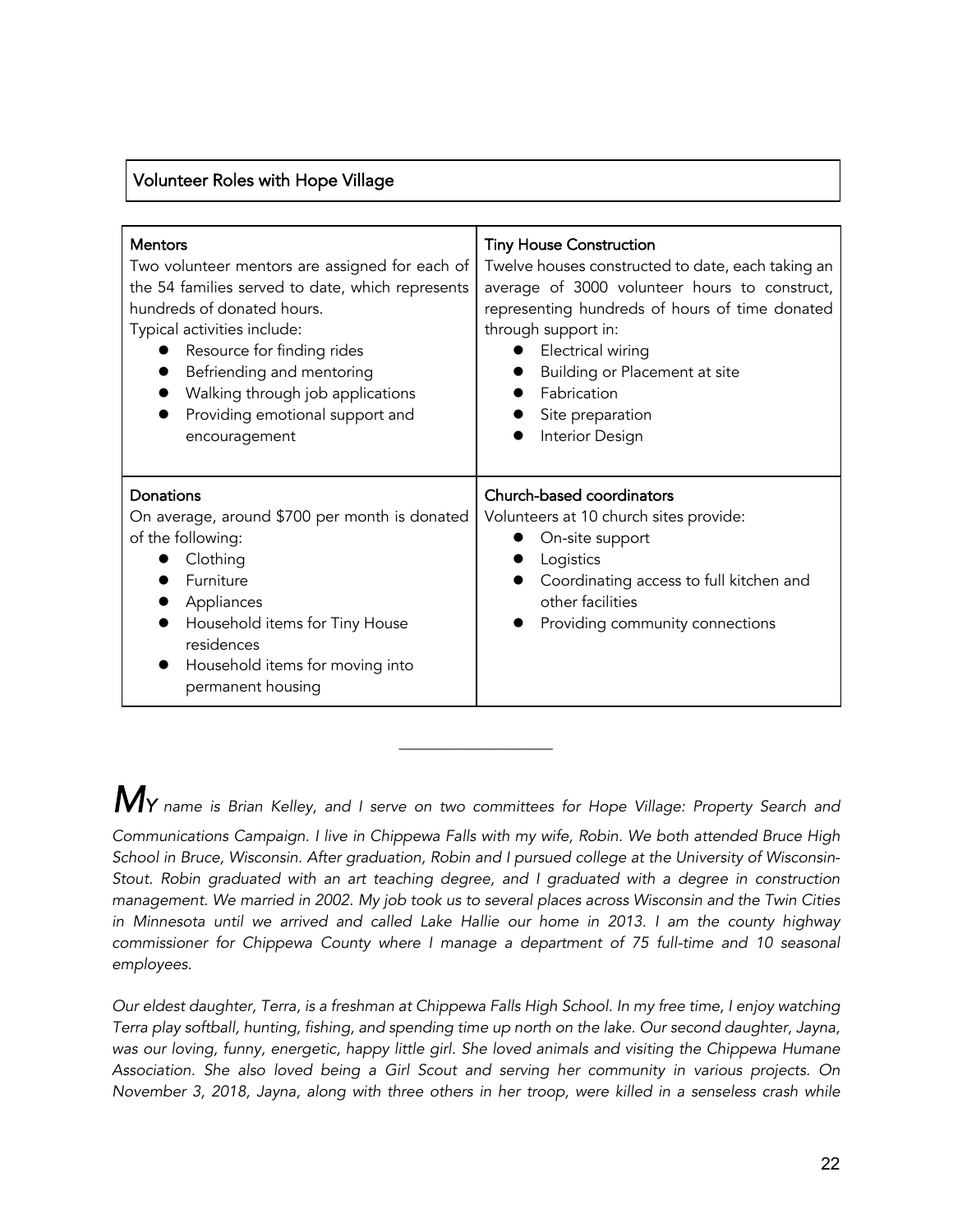*volunteering to pick up trash along a county highway near our home. Losing a child is something a parent never gets over, and we think about her every hour of every day.*

*After the crash, Robin and I decided to start a memorial foundation to honor Jayna and put our focus on something positive. We established the non-profit organization, Jayna Kelley Memorial Foundation. We have worked on many projects and donated to many amazing causes over the past two years, and we have many other aspirations to keep changing lives for the better in Jayna's honor. To date, the foundation has given back over \$150,000 to the community, including organizations like Hope Village, the Chippewa Humane Association, Chippewa County Foster Program, and much more. This is possible thanks to the generous support from people in our hometown and across the country. The foundation has given our family a sense of purpose.*

*I am a member of Chippewa Valley Bible Church, which is also where I first learned about Hope Village when our church put two Tiny Homes in their backyard. I did not realize the overwhelming need for these Tiny Homes since I did not see many people in the area who were experiencing homelessness. Hope Village put this into perspective and showed me the magnitude of this problem in our community. I felt compelled to do more to help.*

*I met with Hope Village's Executive Director Mike Cohoon and felt a special connection to him after learning that he also lost a daughter at a young age. His daughter, Mindie, died at the age of 12 due to cancer. I wanted to do more to help Hope Village succeed and strengthen its efforts in helping people in need. In 2020, I volunteered to serve on the Hope Village Property Search Committee to secure a permanent location for the organization's future home, which is the former dental office building located on Kennedy Road in Chippewa Falls currently under renovation. The facility will be remodeled to include a community center and house 11 Tiny Homes on the property. In addition, the Communications Campaign, which I currently serve on, will establish and launch a capital fundraising campaign to raise funds for construction and operation costs for the new site location.*

*After learning of the increasing transitional housing needs in the area, Robin and I wanted to build a Tiny House as a way to help the community while also doing it in Jayna's honor. A trailer that was previously used as a concession stand was donated to us. It will be remodeled to have a family-friendly Tiny House layout with a bunk area large enough for up to four people and a kitchen/dining area, living room, and covered porch. This Tiny House will be Hope Village's eleventh Tiny Home.*

*Anyone can become homeless at any given time. Not everyone has a family they can fall back on if their life takes a bad turn. Not everyone has enough money saved up to pay rent or buy groceries if they lose their job or get sick. The vision for Hope Village is to help people get back on their feet and equip them with the skills needed to sustain a better lifestyle. If we turn our backs on those experiencing homelessness and poverty in the community, we are not loving our neighbors the way we're supposed to. We can help break this cycle by giving people a second chance and standing alongside them in their darkest hours. -Brian Kelley, Chippewa Falls, WI March 22, 2022*

\_\_\_\_\_\_\_\_\_\_\_\_\_\_\_\_\_\_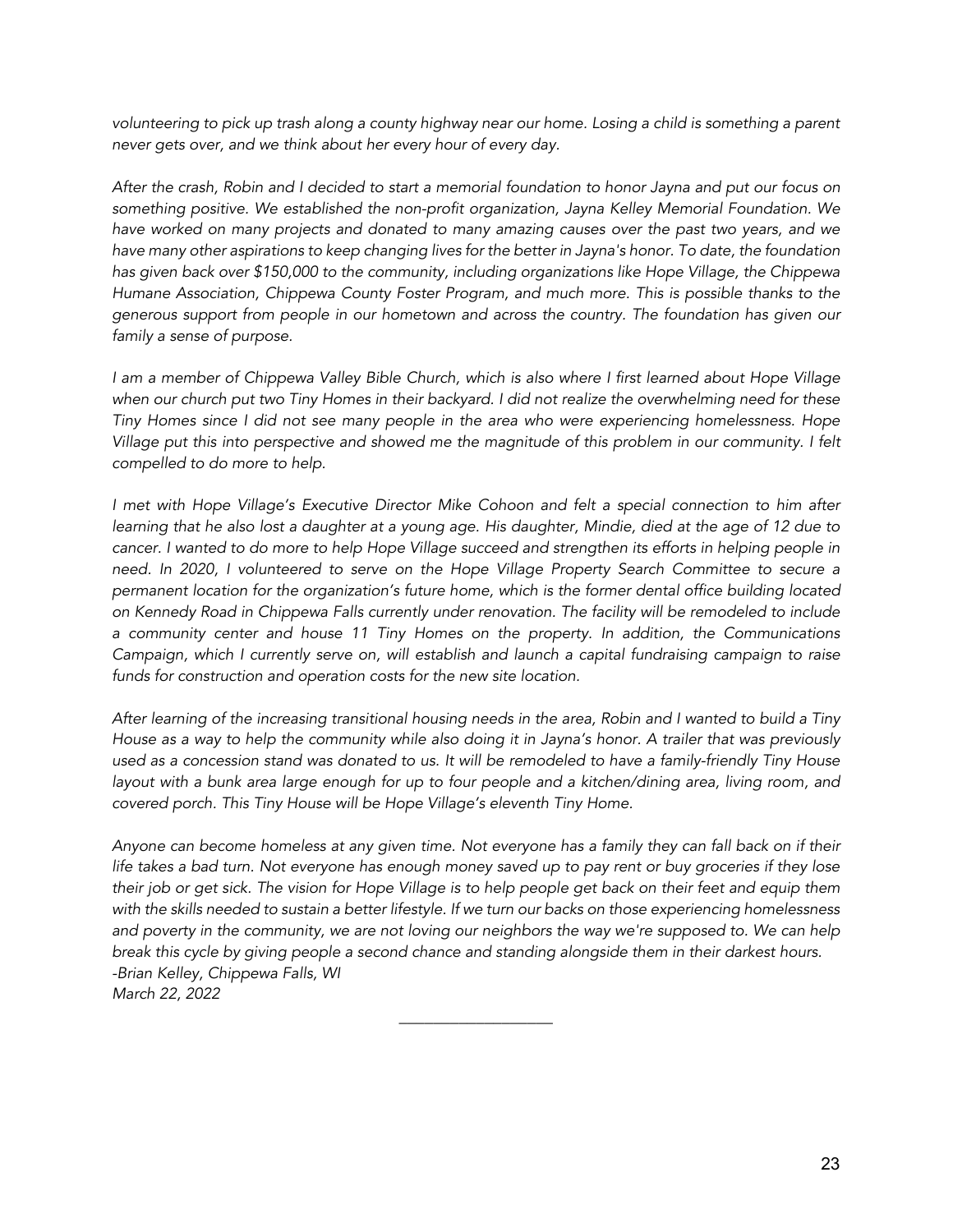# Hope Village Budget 2022

| <b>INCOME (\$)</b>                 |        |         |
|------------------------------------|--------|---------|
| Corporate/Church donations         | 20,000 |         |
| <b>Fund Raising/Special Events</b> | 15,000 |         |
| Grants                             | 70,377 |         |
| Interest Income                    | 300    |         |
| Individual donations               | 41,893 |         |
| Projected income                   |        | 147,570 |
|                                    |        |         |
| <b>EXPENSES (\$)</b>               |        |         |
| Advertising and Promotion          | 500    |         |
| Appreciation/Volunteer Recognition | 500    |         |
| <b>Bank Fees</b>                   | 50     |         |
| <b>Business Fees</b>               | 100    |         |
| Capital Campaign                   | 18,000 |         |
| Case Management                    | 10,000 |         |
| <b>Community Building Expense</b>  | 2,000  |         |
| Direct Guest Assistance services   | 1,500  |         |
| Payroll Costs                      | 32,780 |         |
| Insurance                          | 2,500  |         |
| Mortgage (Principal/Interest)      | 17,880 |         |
| <b>Office Supplies</b>             | 500    |         |
| Office Equipment                   | 1,200  |         |
| Permits & Fees                     | 300    |         |
| Postage                            | 110    |         |
| Printing & Copying                 | 500    |         |
| <b>Professional Fees</b>           | 2,000  |         |
| Project services                   | 40,000 |         |
| <b>Real Estate Taxes</b>           | 7,000  |         |
| <b>Registration Fees</b>           | 300    |         |
| Supplies                           | 700    |         |
| <b>Tiny Home Expenses</b>          | 2,700  |         |
| Utilities                          | 4,450  |         |
| Training                           | 2,000  |         |
| Projected expenses                 |        | 147,570 |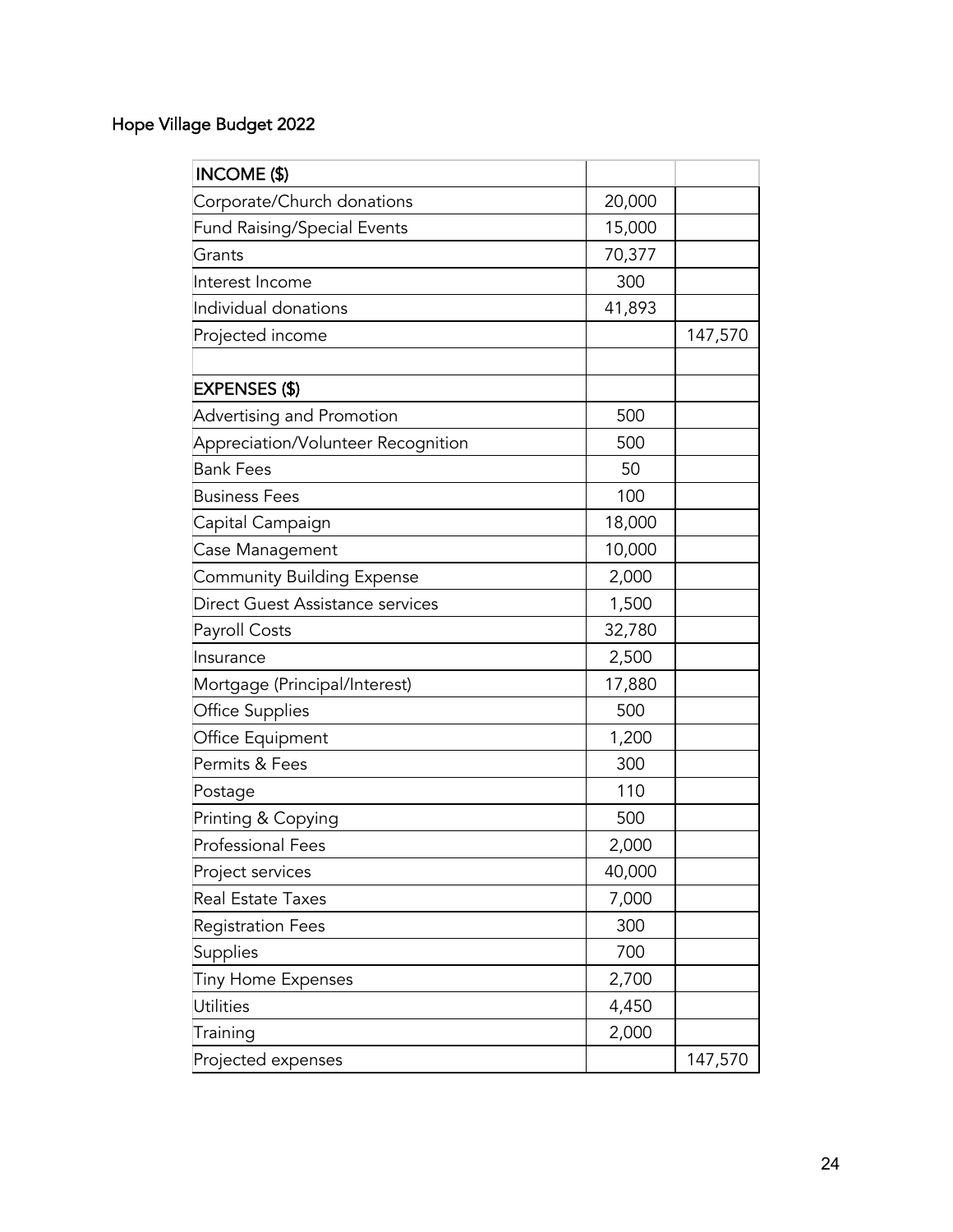### The Welcome Home Capital Campaign

Over the past decade, Hope Village has grown from a small grassroots organization supported by local churches and volunteers to an agency able to imagine ending homelessness and housing insecurity in the Chippewa Valley.

The partnerships are in place. The volunteers are eager. The programming model is proven. This campaign is truly the culmination of decades of unmet need and a desire to change the community's ability to provide housing security to the residents.

With Phase I completed and Phase II nearly complete, the organization anticipates serving 188 households experiencing homelessness from June 2021 to December 2022, including:



Tiny Home #9

- 35 in the 10 Tiny Houses, located on the property.
- 68 households served through the showering and laundry facilities for those not housed on site but are currently unsheltered.
- Others seeking housing (up to 85 households) but are unable to be placed will be housed with motel vouchers, distributed by the Career Development Center.

Phase III, described in the previous table, will be completed in two sub-phases through the proposed Capital Campaign and will allow the organization to serve more than 100 additional people annually upon completion.

#### Project Design Details

Hope Village has thoughtfully prepared the proposed design alongside other service agencies, national models, and a building and landscape architect.

A planned development-conditional use permit has been secured from the City of Chippewa Falls to include the 10-year development plan on the property located at 1825 Kennedy Road, Chippewa Falls.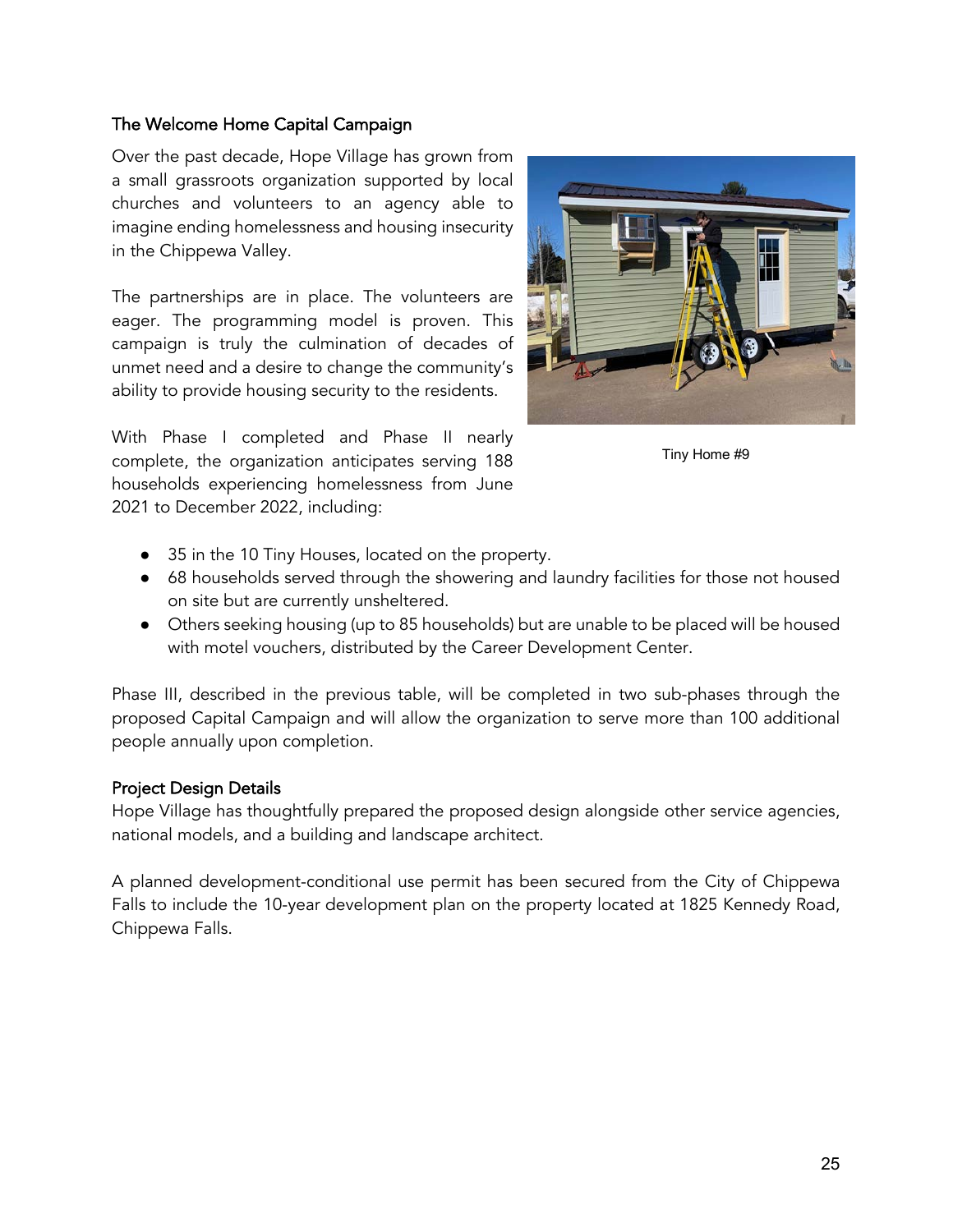

Phase II project design details (with funding already secured) include:

- Conversion/renovation of an existing dental office building which will serve as a community center for unsheltered households, guests living in the Tiny Houses. The center would include bathrooms with showers, a shared kitchen, living room/school study space, office space, meeting rooms, severe weather shelter, and laundry facilities.
- Infrastructure to a property adjacent to the community center including a driveway, 10 concrete pads for the Tiny Houses, electrical hook ups, and sidewalks
- Installation of infrastructure to the property adjacent to the center including water, sewer, laterals, electricity, phone, and cable for the eventual construction of affordable housing units
- Motel vouchers, distributed by the Career Development Center. These would be used to house unsheltered households who cannot be housed in a Tiny House due to the full capacity, because of a larger size household, or because the household is not eligible for a Tiny House.

Phase III-A (2023-2024) project design details, funded through the Welcome Home Capital Campaign, will include:

The construction of two affordable-rent duplexes that would provide four one-bedroom, handicapped accessible units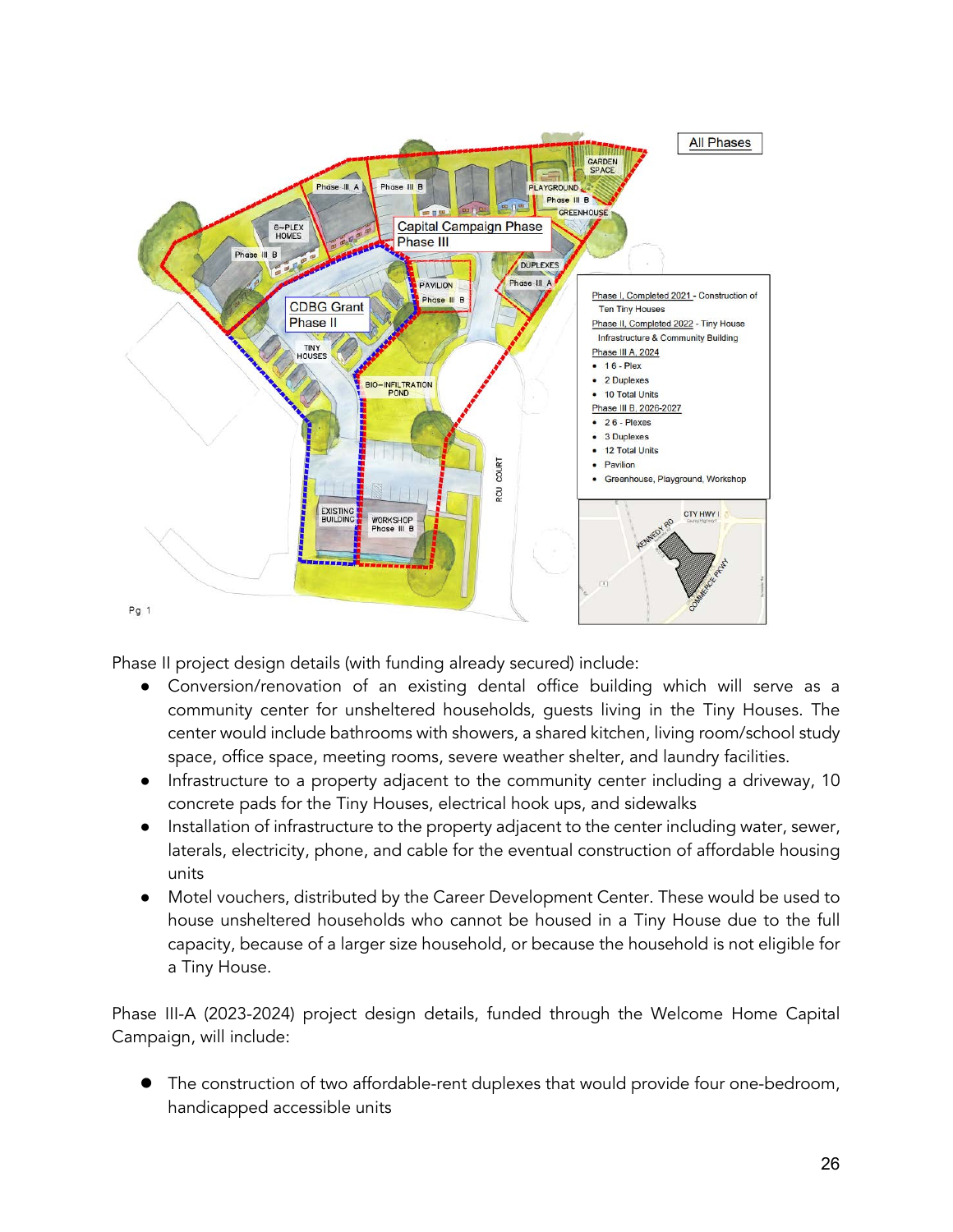- The construction of one multi-family building that would provide six two-bedroom and three-bedroom units for low-income families
- l Funding to pay off the Community Center Mortgage, to improve Hope Village's longterm operational sustainability
- Funding to begin planning Phase III-B with support for architectural design and site preparation

Phase III-B is projected to begin in 2024, funded through the Capital Campaign. Project design details will include:

- **The construction of three affordable-rent duplexes that would provide six one-bedroom,** handicapped accessible units
- The construction of two multi-family buildings that would provide six two-bedroom and three-bedroom units for low-income families.
- The construction of a workshop for job training and leisure time
- An outdoor pavilion with landscaping to encourage community gatherings for support, celebration, and spirit building.
- A playground for children housed in the units

## Capital Campaign Details

### Getting It Done

According to the 2019 report by the Chippewa Valley Housing Task Force, partnerships between public, private, and nonprofit entities will be a determining factor in successfully addressing the housing crisis in the region and long-term community success. This is exactly what this project entails.

Hope Village, as a nonprofit organization, is already engaging in this type of collaborative partnership, leveraging private dollars and state grants to fulfill the funding needs for the completion of the full vision. Hope Village will soon apply for certification from the State of Wisconsin as a Community Housing Development Organization (CHDO). Once certified, Hope Village will have access to Rental Housing Development (RHD) funding. Construction will be done on the buildings in stages as funds are made available. Each project completed with RHD funds from the State requires a 30 percent match. Fundraising efforts through this Capital Campaign will serve as the required matching grant to secure this funding.

Once constructed, the rental properties will provide revenue to support operations and staffing. These units would be available to any low-income person, including the general public, but also for those Tiny House guests who are not able to access open market rental units because they need to continue improving their credit score or need a reference for rental. Renting from Hope Village will provide them time to reduce these barriers and, as they move out of the Tiny Houses into the units and other individuals experiencing homelessness will be able to access the Tiny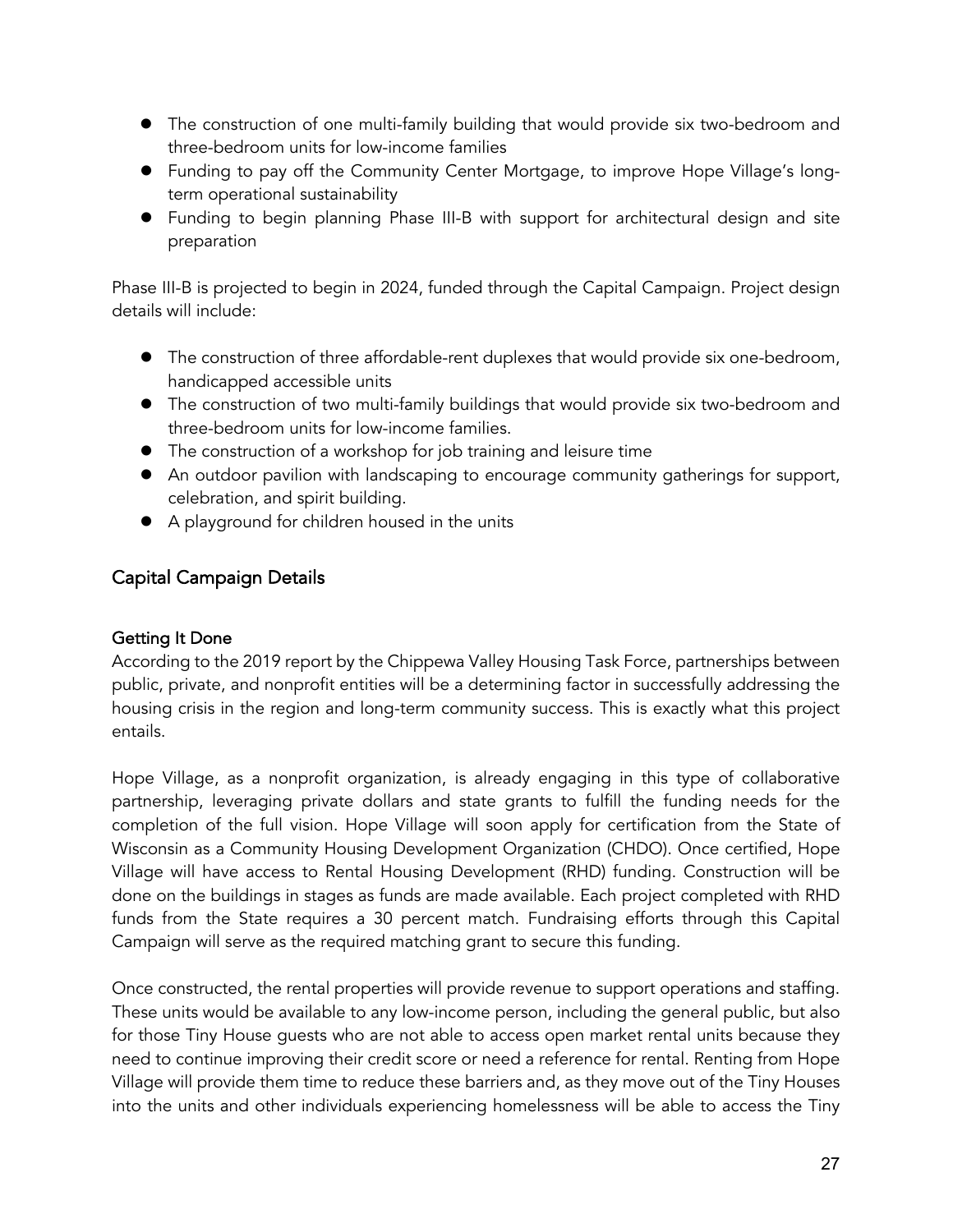House program.

#### Hope Village as a Model of Support

The proposed project reflects best practices for providing housing security and positive longterm outcomes. According to a study by the Terner Center for Housing Innovation at UC Berkeley, the following attributes lead to the most successful Tiny House communities for the unsheltered.

- Having a local entity that is willing to put in the leg work
- Support services including placement to more stable housing options if the housing is transitional
- A selection and approval process for residents
- Common buildings with shared facilities
- Access to transportation if the community is not located within the city center

The design of the Hope Village community, along with the supportive partners providing employment counseling, financial skills training, and relationships with mentors and other community members truly meets all these attributes. And, in fact, the project goes above and beyond by adding affordable housing units to the community and giving Tiny House residents the opportunity to qualify for affordable-rent housing after their Tiny House stay and the Hope Village programming leads to their own financial stabilization.

*"Mentor relationships are a key factor in the success of our guests making progress to being self-sustainable. A mentee of mine shared with me that I was their first friend they've had. Our relationships are priceless and incredibly important to me." -Gayle Klitzke, Hope Village Board President, Volunteer Mentor*

*AS she pulled the curtains down from above the kitchen sink, she was filled with awe at how* 

 $\overline{\phantom{a}}$  , where  $\overline{\phantom{a}}$ 

*her life had changed in four months. She was proud of herself, she realized. She smiled. The curtains would go with her, she thought, to her new apartment. After four months of working with her mentor and Navigator, she had enrolled her kids in a local preschool, found a flexible job at a local bakery, and been able to save enough money to put a down payment on a car, she was even enrolling in online classes to earn a nursing degree starting in the fall. The new computer lab at the community center would be a perfect place to study.* 

*And now. Her own place! She was glad she would still be connected to this community; she wasn't ready to give it up just yet, she knew she still needed the support of her mentor and the*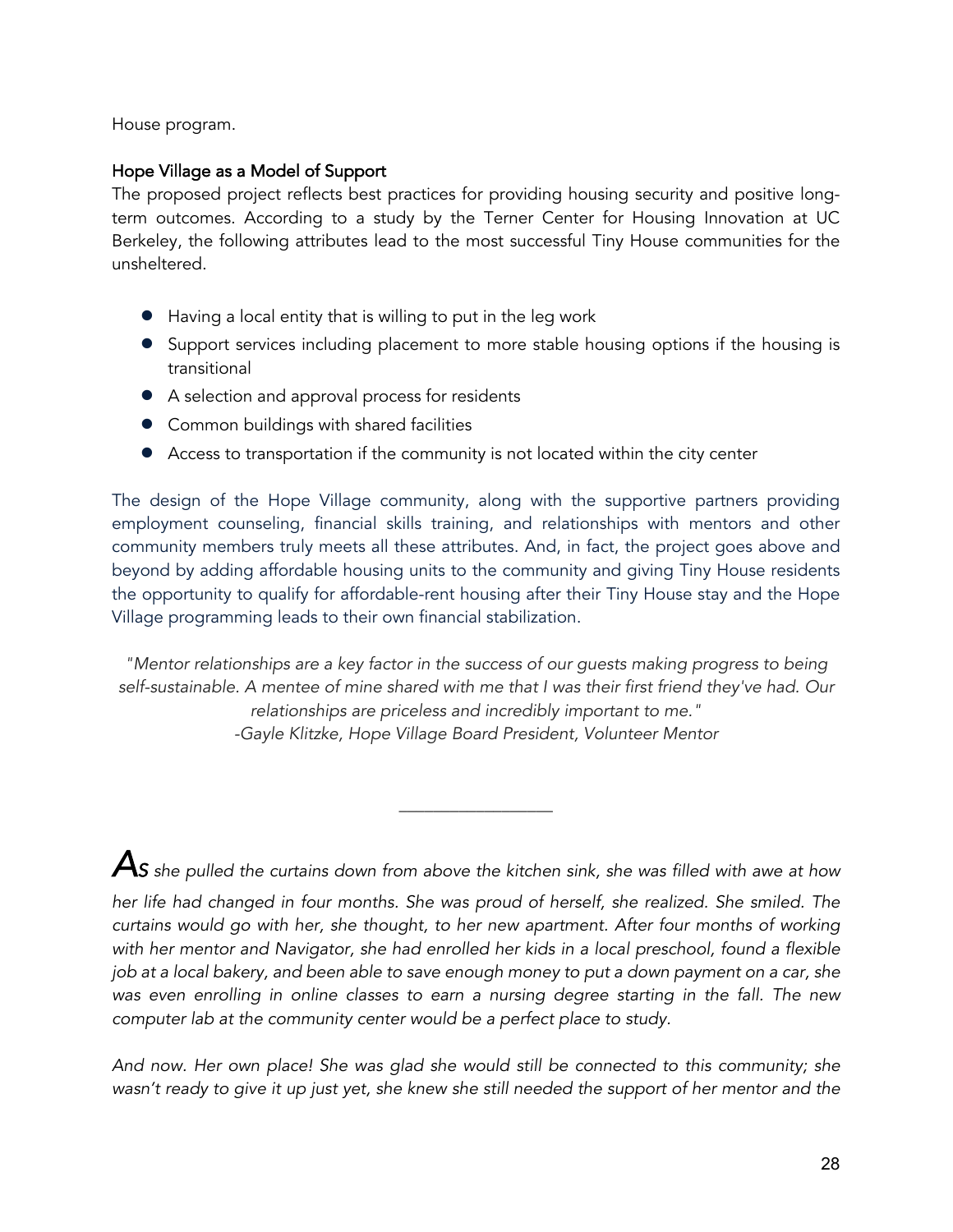*Navigator to continue her progress. She also had no rental history of her own. Everything had always been in her husband's name. And she was still trying to establish a credit score, another thing she had learned had been ruined in her before life. That is how she thought of it now. Before Hope Village and After Hope Village.* 

*She told her daughter that evening that moving really wouldn't change anything. She could still play at the playground, just like before, and she could still have her favorite babysitter, Mrs. Kazinsky, when mama had to work after school. In fact, they were now down the hall from Mrs. K! Her daughter had beamed. She was happy too. Mrs. K had become a mother to her. Helping her with the kids, taking her daughter to the park when her son wouldn't nap, offering a cup of tea and a chat after a long day.* 

*Her mentor, Sondra, would still be in her life. She and the kids went over to Sondra's house to bake cookies and have dinner frequently.* 

*There had been hard moments. She had realized how much of herself she had lost in trying to keep her husband in a job, keep things going. It was hard to realize that she had done that, lost connection with her family, doubted herself for those years. But she could see it more clearly now. She knew herself more. She knew what she was capable of.*

*At her graduation from the Tiny Homes Shelter Program, they had given her a bouquet of*  flowers, and everyone had said such kind things. Her Navigator would keep working with her, *she knew, as she figured out classes and her career options. But now, this Tiny House, so dear to her in so many ways, would give someone else a chance, someone like her who deserved better. She would hang the curtains over her sink in her new kitchen now. As a reminder of where she had been, and all that waited for her.* 

 $\overline{\phantom{a}}$  , where  $\overline{\phantom{a}}$ 

#### Strategic Priorities

Recognizing that this growth requires sound strategic decisions and planning, the Board of Directors has recently developed the following list of Strategic Priorities for the increased capacity of the organization over the next five years of operation.

Develop a Diverse Funding System: Hope Village has established funding resources to build 10 Tiny Houses. These include donations, grant writing, and event sponsorship. The following will be undertaken in the coming two years.

Welcome Home Capital Campaign: The goal is to raise \$2.7 million dollars to initiate the development of the Hope Village property including the rental properties

Grant Writing and Fundraising: Local Charities and Foundations have been generous in supporting Hope Village. Contributors include Rutledge Charities, Central Lutheran Church,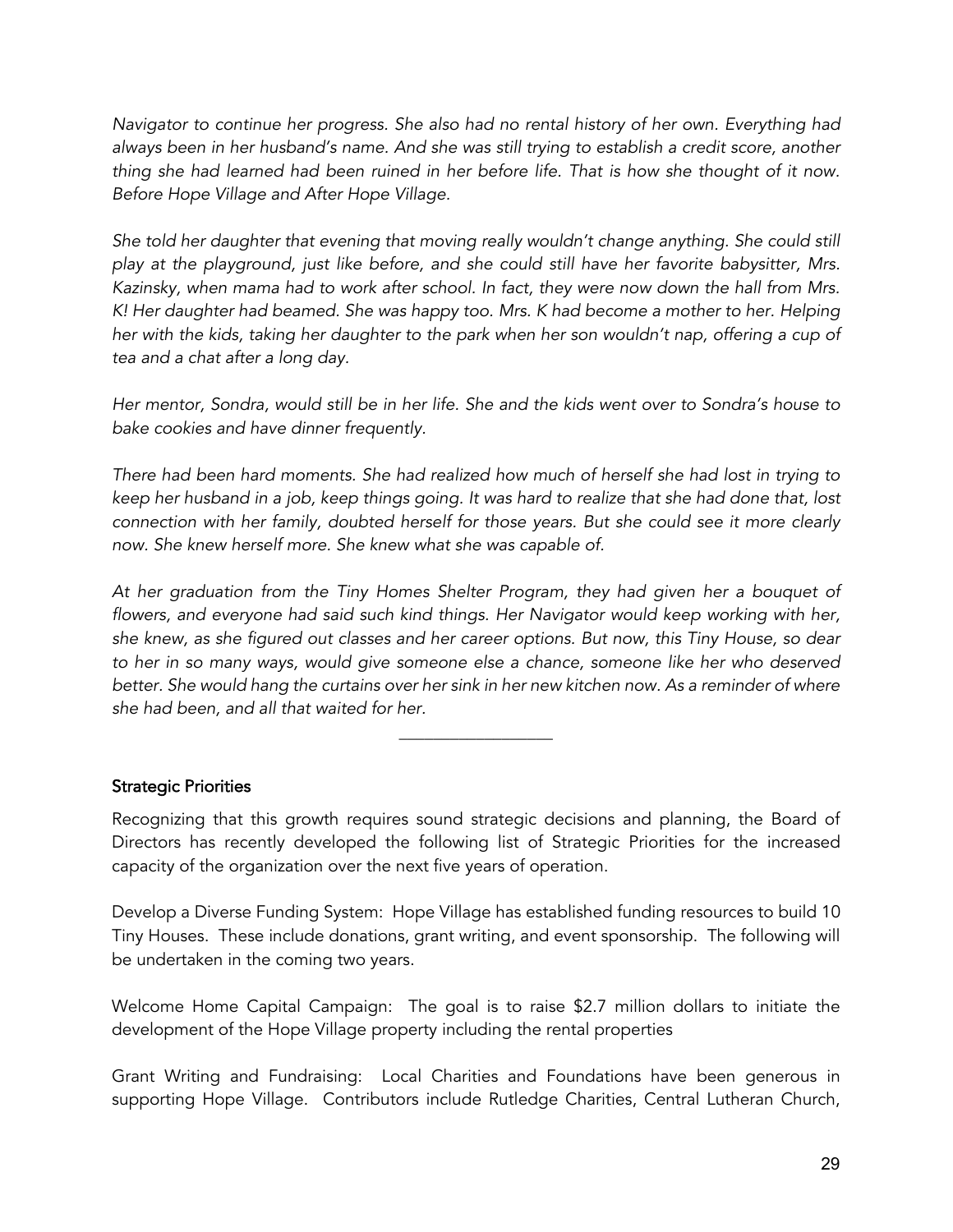Jacob's Well, Chippewa County Community Foundation, United Way, Casper Foundation, NW Synod, Xcel Energy, Edina Realty, 100 Women, Market & Johnson, Nordson EDI, and State and Federal grants.

Ownership of Income Producing Rental Properties: Rents at the proposed properties, to be built through the Campaign, would be kept affordable, and any surplus revenue from the rents would be used to provide the supportive services of the Navigator and ongoing costs of maintaining the Tiny Houses or the Community Center. Hope Village is working on obtaining a Community Housing Development Organization (CHDO) certification from the State of Wisconsin that would enable it to apply for grant funds for the new construction of affordable housing. This effort is in collaboration with the Chippewa County Housing Authority.

Development of an Endowment Fund: The Endowment Fund will be used to provide an annual revenue source that can be relied upon and budgeted. There are local resources for management of endowment funds if Hope Village does not manage the funds itself.

Financial Collaboration with Public and Private Organizations: Hope Village would like to increase the number of collaborative organizations that will contribute not only services for the guests we serve, but will also contribute financially for the resources and services we provide.

Expansion of Volunteer Base and Refining the Volunteer Management System: Coordinating volunteers and maintaining communication is a very large and ongoing task. Volunteer tasks include building, furnishing and restocking, cleaning, mentoring, network friends, finances, fundraising, event workers, website/Facebook management, etc.

### Ways to Give

With all the ways in which the organization has capitalized on half a decade of volunteer support, donations, and frugal operational costs, we believe now is the time to bring the organization into its full capacity, recognizing the great need for affordable housing and support for the unsheltered in the community. Campaign leaders hope you will join this effort to combat the lack of affordable housing through this campaign and will consider making a gift that is personally meaningful as this project directly impacts the community we all love. We hope you will consider giving an outright pledged gift and gratefully appreciate consideration of such a gift.

### Pledge Commitments

Payments on pledges can be fulfilled by cash, check, commodities, or appreciated property. Donors are advised to consult with their financial advisor if making gifts not by cash or check. Many large corporations offer employee matching gift programs. The Board of Directors encourages potential donors to check if such a program exists. This is an excellent way to increase both the size and the impact of gifts to the Welcome Home Capital Campaign.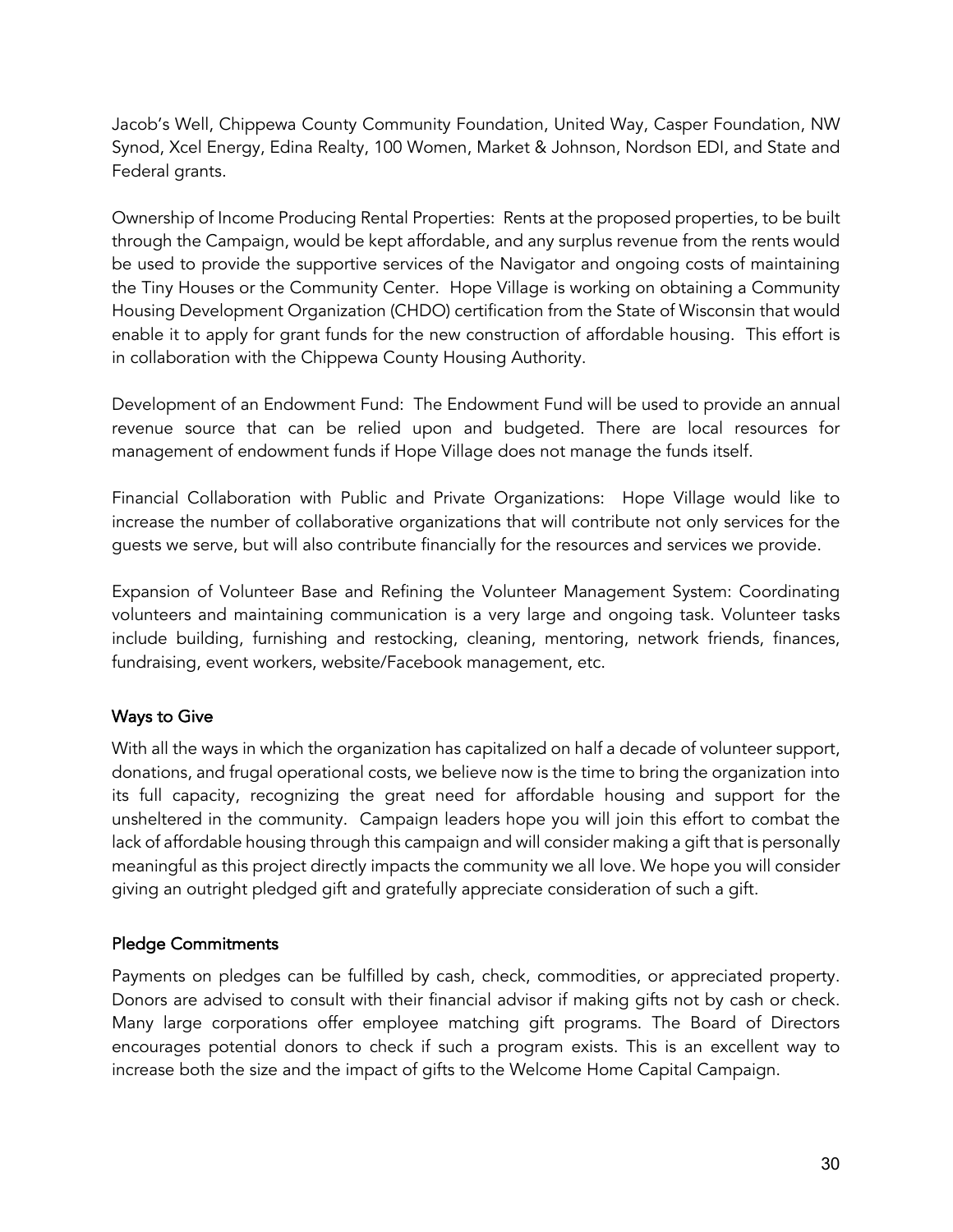### A Pledged Gift

Your pledge may be fulfilled over three to five years on whatever schedule and by whatever method of payment best suits your planning. Contribution installments may be made twice a year. The Hope Village business office will send payment reminders for set dates. You will receive tax-deductible gift receipts for each payment made. By spreading payments out over three to five years, making a pledged gift allows you to give at your highest capacity.

### An Outright Gift

An outright gift of cash is the simplest and most common way of giving. Outright gifts also include appreciated securities, bonds, or personal assets; IRA Required Minimum Disbursement (RMD); real property assigned ownership; or beneficiary status in paid life insurance with cash value (in any single form or combination). Many of these types of gifts hold specific capital gains tax advantages and deductibility for you.

#### Gifts of Stock

All gifts and pledges are confidential. Donors may choose to remain anonymous or to make their gifts in honor, in memory, or in recognition of specific individuals, events, or accomplishments in their lives. Donors may also choose to have their names, or the names of designated others, displayed on a plaque on a donor recognition wall.

When you are asked to give, please give generously in support of families, children, and residents in need in our community.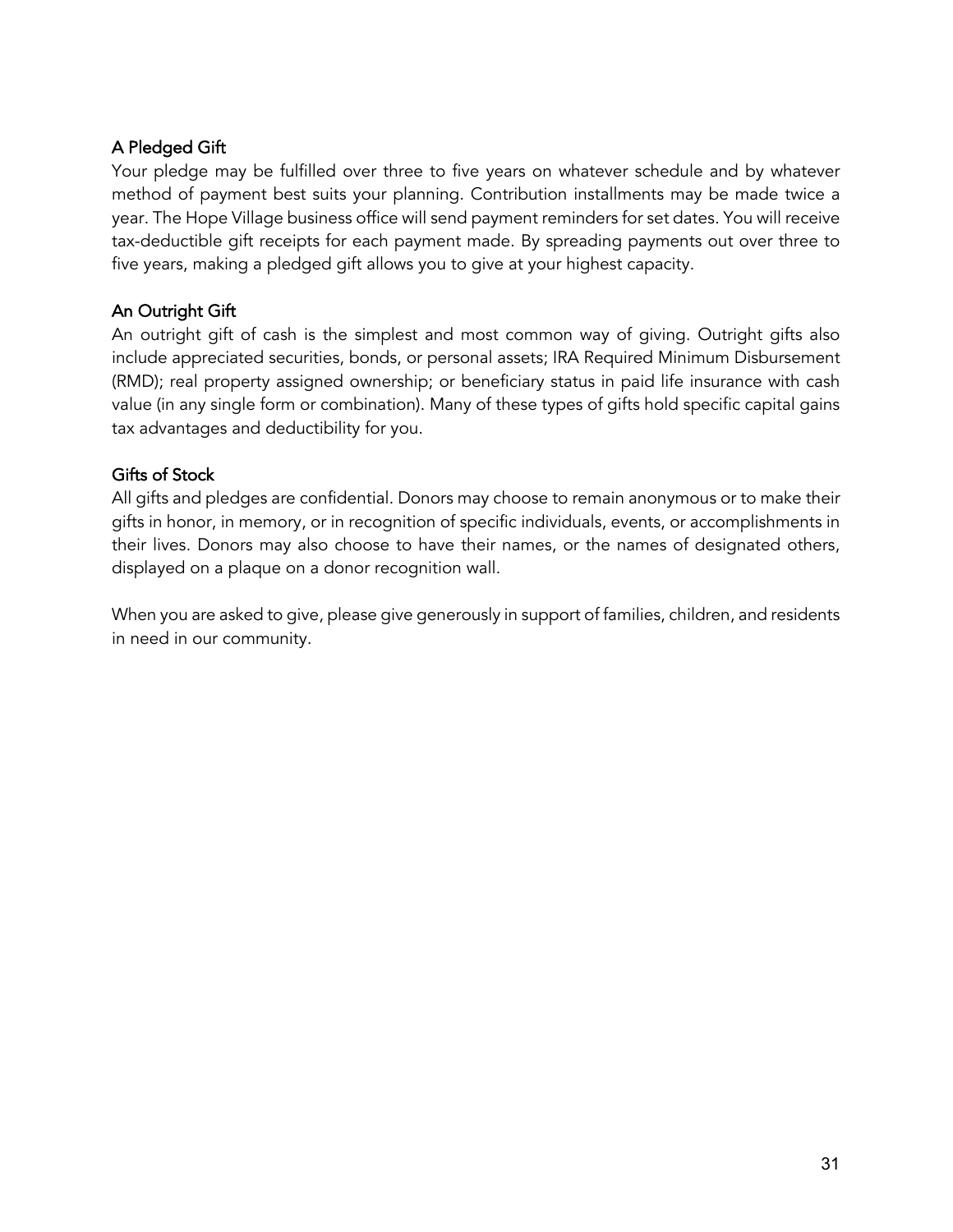## Appendix

Please see future operating budget following expansion in the financial rationale contact Executive Director, Mike Cohoon.

### Hope Village Staff/Board Details

Mike Cohoon, Executive Director

Gayle Klitzke, President, Mentor Committee-Chair and Mentor, Retired, Student Assistance Coordinator at Chippewa Falls Middle School

Ken Froelich, Vice President, Executive Committee Building/Maintenance-Chair, Retired, Technology Educator (31 yrs.)

Carla Ingalls, Treasurer, Executive Committee and Finance, Retired, corporate accountant (26 yrs.), Associate Degree Acct., part-time acct. for eight churches/non-profit orgs.

Ruth Rosenow, Secretary, Executive Committee and Grant Writing/Fundraising, Retired, Past Executive Director of Chippewa County Housing Authority (34 yrs.), BA Social Work

Chris Brooke, Business Loan Officer, WESTconsin Credit Union

Jessica Oleson-Bue, Grant Writing/Fundraising, Executive Director, Chippewa County Housing Authority, Masters in Social Work

Chris Maslonkowski, Grant Writing/Fundraising-Chair and Mentor, Retired: Fairview Health Systems: Pharmacy Department: Director of Clinical Programs (Clear Script PBM).

Nicole Evans Estenson, Volunteer Recruitment-Chair, Data analytics and operations management.

Tiffany Wogahn, Cleaning and Restocking-Chair, Admin Assistant, First Presbyterian Church Heather Martell, Marketing and Outreach-Chair, Legal Secretary

Gail R. Prock, Grant Writing/Fundraising, Attorney Practicing Family Law

Dick Hebert, Capital Campaign, Retired, Chippewa Falls Parks, Recreation & Forestry Director

### Hope Village Timeline

2016 - Established a board of directors and by-laws

2016 - First Tiny House was constructed (spring)

2017 - Met incorporation standards with the IRS (1/25/17)

2017 - Obtained non-profit status (5/23/17)

2016-2019 - Built and stocked 10 Tiny Homes (Phase I of III phases of Hope Village Community) 2016-2019 - Gained partnership with five churches and obtained special use permits for the placement of up to 10 Tiny Houses at their locations

2019 - Developed a system for training mentors from volunteer community members

2019 - Contracted for the services of a navigator for intake, screening, and the development of the Secure Living Plans

2019 - Purchased properties in the City of Chippewa Falls to be used as a community center and the "Hope Village Community"

2020 - Obtained the funding for the development Phase II (of III phases) using a Wisconsin Community Development Block Grant received through the City of Chippewa Falls.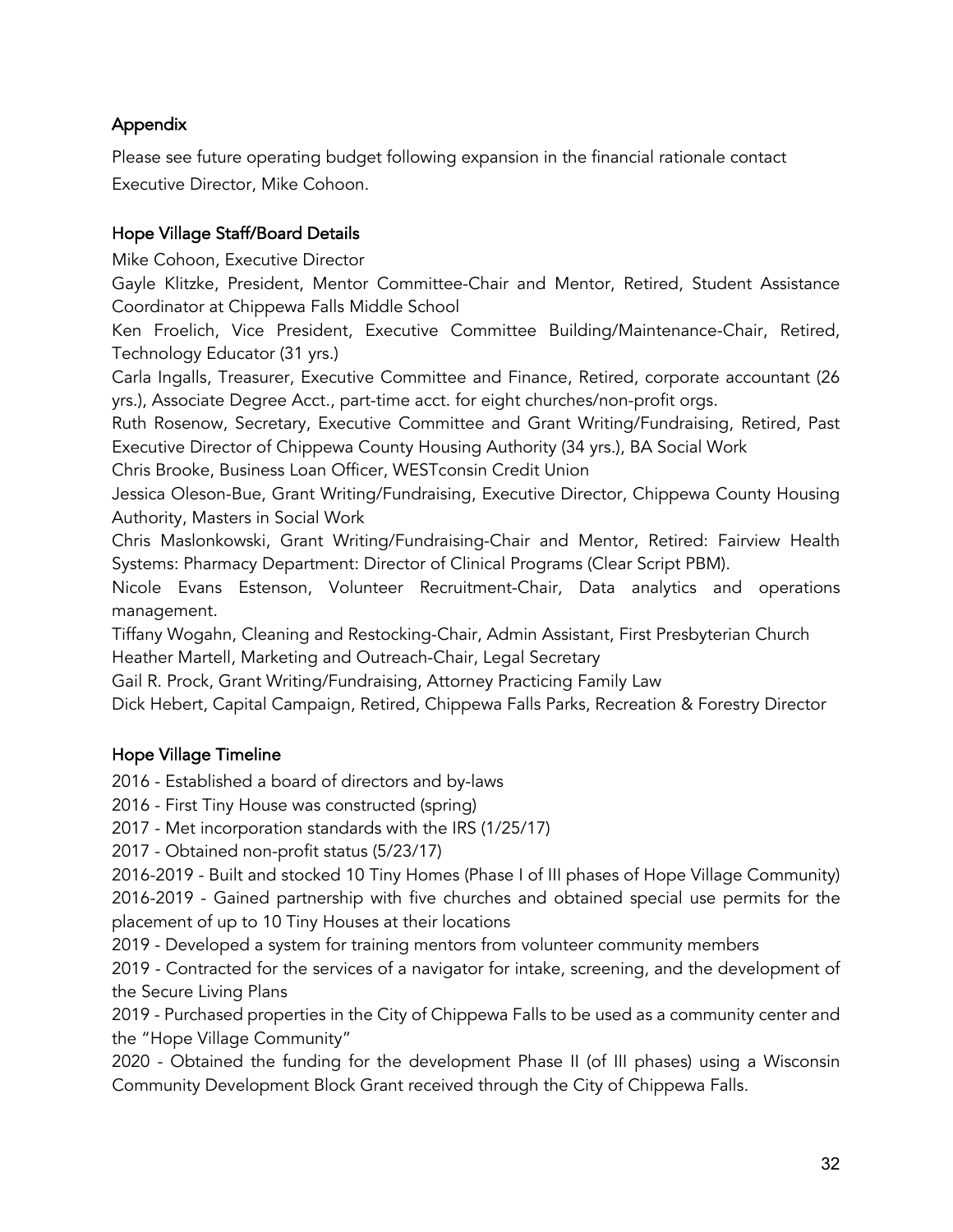2021 - Prepared preliminary conceptual drawings for the community village including future construction of five duplexes (10 units) that are handicapped accessible, and three six-plex buildings (18 two-bedroom and three-bedroom units) for a total of 28 affordable rental units, workshop, playground, pavilion, and outdoor garden space

2021 - Launched a capital campaign

2021 - Provided more than 7,219 shelter nights for 54 homeless households (as of 12/31/21)

### Key Partners

Chippewa Valley Housing Task Force—An affordable housing coalition working on and advocating for programs for improved and accessible housing, including the following members:

- Scott Allen, Community Development Director, City of Eau Claire Co-Lead
- Joshua Clements, City Planner, City of Altoona Co-Lead
- Patrick Beilfuss, Principal Planner, Cedar Corporation
- Brad Hentschel, City Planner, City of Chippewa Falls
- Seth Hudson, Senior Manager, Community & Economic Development, Cedar **Corporation**
- Keith Johnathan, Housing Director, City of Eau Claire; Executive Director, Eau Claire Housing Authority
- Carolyn Lovelace, Planning Assistant, City of Altoona
- Matt Michels, Senior Planner, Eau Claire County
- Brendan Pratt, Mayor, City of Altoona; Realtor, Coldwell Banker
- Scott Rogers, Governments Affairs & Workforce Director, Eau Claire Area Chamber of Commerce

Career Development Center Outreach Center—Provides intake, screening, and contracted navigator services working with Tiny House guests to develop a secure living plan that will provide permanent housing, regular income, and availability to regular health care. Coordinates the plan with the guest and coordinates the support of the volunteer mentors assigned to work with each guest.

City of Chippewa Falls—Coordination of the Community Development Block Grant that funds the renovation of the Community Center and the development of the infrastructure for the centralization of the Tiny Houses and future development of affordable rental properties. The City of Chippewa Falls Police Department provides the criminal background checks for applicant screening.

Chippewa Falls Area Unified School District—The school district provides referrals and support for high school students or families who are experiencing homelessness. The school personnel coordinate with the Navigator to assure students can engage in their education training as they and/or their family works on securing permanent housing.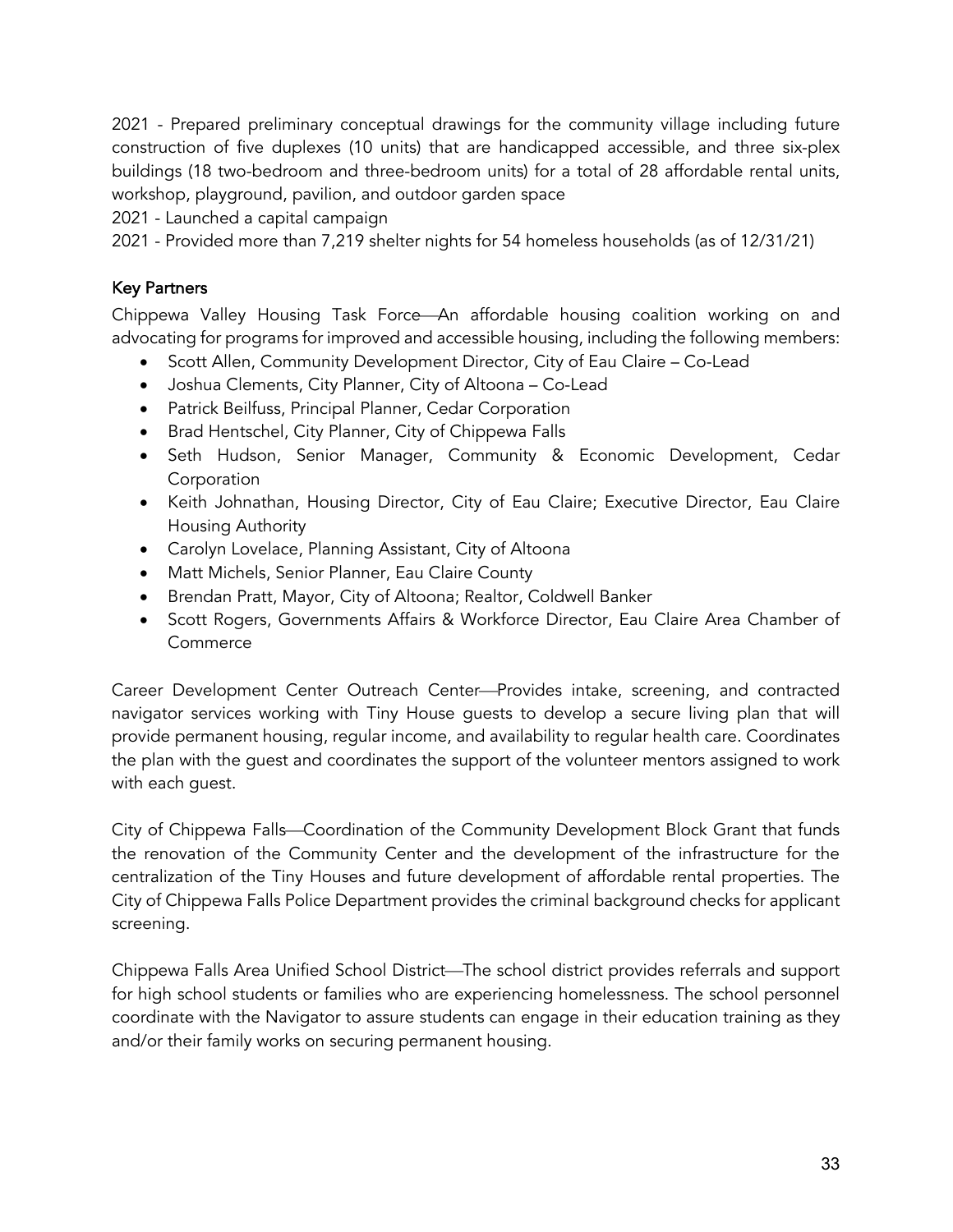Local Churches—Most Tiny Houses are located at a church site where they receive indoor facility use, kitchen use, and most importantly, support from church staff and members in acclimating to their new residence and developing hope for future housing and income.

Open-Door Clinic, Inc.—a non-profit organization that provides basic health care services and a connection to community resources to Chippewa County residents who are without a health care alternative. Tiny House guests are referred for medical care and assistance in obtaining insurance coverage.

Chippewa County Council on Homelessness and Hunger—Formed in 1990 in response to the increasing number of households requesting emergency housing assistance, the Council provides coordination among the agencies supporting unsheltered individuals and families. The Council meets monthly to maintain data that is used by member agencies to submit funding applications for housing services.

Chippewa Falls Mission Coalition—The Coalition is composed of 17 area churches and community organizations and provides Hope Village with a network for identifying volunteers and donations within days of a request or need.

Workforce Resource—This program provides the Tiny House guests with education, employment skills, and career direction for those needing assistance in obtaining employment. In addition, they coordinate at-risk young adults by involving them in housing construction programs for new construction or rehab of existing housing. The most important goals of the project are to build self-esteem and help young adults become self-sufficient. The participants in the construction program have been helping in the renovation of the Hope Village Community Center and the exterior landscaping.

The Hub—A transitional housing model made up of a community of small studio apartments that rent by the week and include case management.

The Chippewa County Housing Authority—Provides a variety of housing resources and services for low- and moderate-income households.

Family Support Center—Provides support and advocacy to survivors of domestic violence, sexual assault, child abuse, and human trafficking.

Catholic Charities—Provides a budgeting program and housing at the Sojourner House for individuals in need of housing when we are full.

The United Way——Supports agencies that work together to address the needs of unsheltered individuals and families.

Literacy Chippewa Valley—Assists adults and their families to reach their education, employment, and life goals.